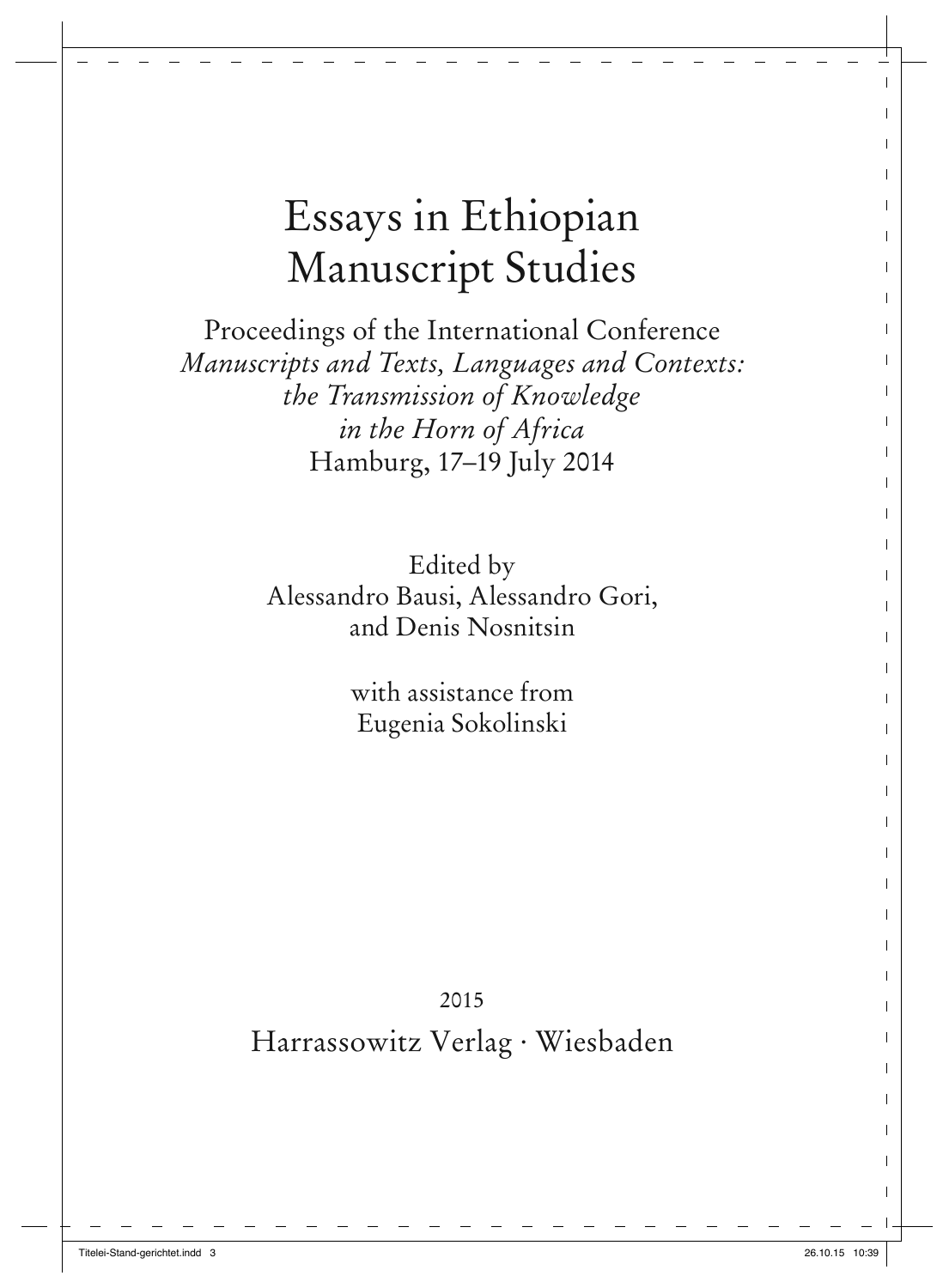The publication of this volume was supported by the European Union Seventh Framework Programme IDEAS (FP7/2007-2013) / ERC grant agreements 240720, 322849, and 338756.

Bibliografische Information der Deutschen Nationalbibliothek Die Deutsche Nationalbibliothek verzeichnet diese Publikation in der Deutschen Nationalbibliografie; detaillierte bibliografische Daten sind im Internet über http://dnb.dnb.de abrufbar.

Bibliographic information published by the Deutsche Nationalbibliothek The Deutsche Nationalbibliothek lists this publication in the Deutsche Nationalbibliografie; detailed bibliographic data are available in the internet at http://dnb.dnb.de.

For further information about our publishing program consult our website http://www.harrassowitz-verlag.de

© Otto Harrassowitz GmbH & Co. KG, Wiesbaden 2015 This work, including all of its parts, is protected by copyright. Any use beyond the limits of copyright law without the permission of the publisher is forbidden and subject to penalty. This applies particularly to reproductions, translations, microfilms and storage and processing in electronic systems. Printed on permanent/durable paper. Typesetting and copy editing: Eugenia Sokolinski (Hamburg) Printing and binding: Memminger MedienCentrum AG Printed in Germany ISSN 2196-7180 ISBN 978-3-447-10430-2

 $\overline{\phantom{a}}$ 

 $\overline{\phantom{a}}$  $\mathbf I$  $\mathsf I$  $\overline{\phantom{a}}$ 

 $\overline{\phantom{a}}$  $\mathbf{I}$ 

 $\overline{\phantom{a}}$  $\overline{\phantom{a}}$ 

> $\overline{\phantom{a}}$  $\overline{\phantom{a}}$  $\mathbf I$

I

 $\overline{\phantom{a}}$  $\overline{\phantom{a}}$ 

I  $\overline{\phantom{a}}$  $\overline{\phantom{a}}$ 

 $\mathsf I$  $\overline{\phantom{a}}$ H H  $\overline{\phantom{a}}$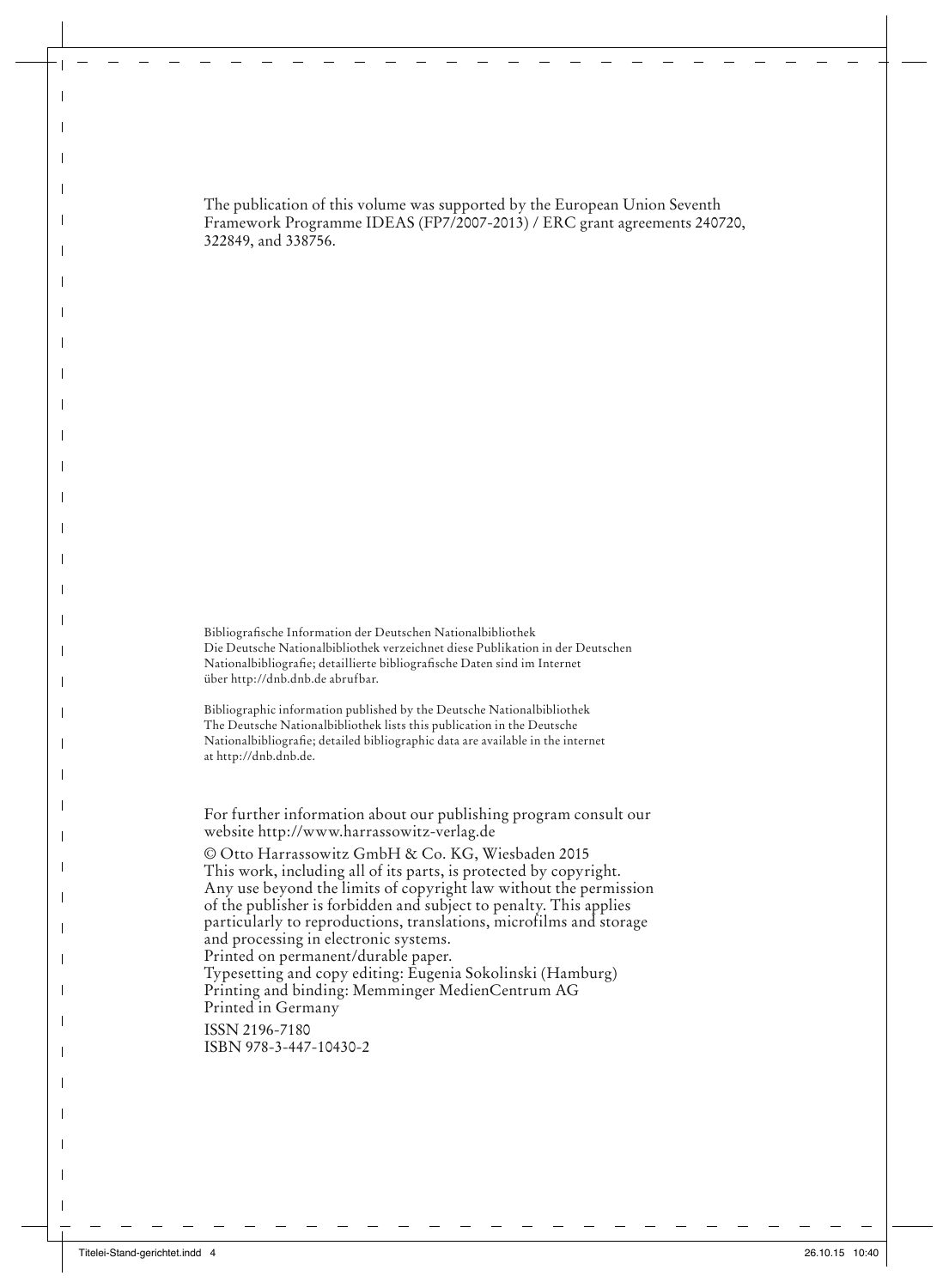# **Table of Contents**

 $\mathbf{I}$ 

 $\mathbf{I}$ 

 $\top$  $\mathbf{I}$  $\overline{1}$  $\mathbf{I}$  $\overline{1}$  $\mathbf{I}$  $\mathbf{I}$  $\mathbf{I}$  $\mathbf{I}$  $\mathbf{I}$  $\mathbf{I}$  $\overline{1}$  $\mathbf{I}$  $\mathbf{I}$  $\overline{1}$  $\mathbf{I}$  $\mathbf{I}$  $\mathbf{I}$  $\mathbf{I}$  $\mathbf{I}$  $\mathbf{I}$  $\mathbf{I}$  $\mathbf{I}$  $\mathbf{I}$  $\mathbf{I}$  $\mathbf{I}$  $\mathbf{I}$  $\mathbf{I}$  $\mathbf{I}$  $\mathbf{I}$  $\mathbf{I}$  $\mathbf{I}$  $\mathbf{I}$  $\mathbf{I}$  $\mathbf{I}$  $\mathbf I$  $\mathbf I$  $\mathbf{I}$  $\begin{array}{c} \begin{array}{c} \hline \end{array} \end{array}$ 

| Preface. From the Conference to the Proceedings                                                                                                                                                                   | V11          |
|-------------------------------------------------------------------------------------------------------------------------------------------------------------------------------------------------------------------|--------------|
| Introduction. Team work in Ethiopian manuscript studies  xix                                                                                                                                                      |              |
|                                                                                                                                                                                                                   |              |
| Chapter 1. Projects in manuscript studies,                                                                                                                                                                        | $\mathbf{1}$ |
| Ethio-SPaRe: Cultural Heritage of Christian Ethiopia, Salvation,<br>Preservation, and Research (D. NOSNITSIN)<br>Annex: 3D survey and modelling of Ma <sup>3</sup> asar G <sup>w</sup> ahila Mika <sup>3</sup> el | 3            |
| TraCES: From Translation to Creation: Changes in Ethiopic Style and<br>Lexicon from Late Antiquity to the Middle Ages (A. BAUSI)<br>Annex: Towards a digital lexicon of Ethiopic: the TraCES experience           | 7<br>11      |
| .<br>IslHornAfr: Islam in the Horn of Africa. A Comparative Literary                                                                                                                                              | 14<br>17     |
| Chapter 2. Codicology of Christian Ethiopic manuscripts                                                                                                                                                           | 21           |
| Deconstructing a manuscript collection: the case of Ara $\epsilon$ ro Täklä<br>Haymanot (Gulo Mäkäda, East Təgray) (D. NOSNITSIN)<br>The Ethiopic Psalter manuscripts: scribal practices and text                 | 23           |
| The apocryphal Acts of the Apostles: unknown witnesses from                                                                                                                                                       | 59<br>75     |
| Chapter 3. Manuscripts and history of Ethiopia                                                                                                                                                                    | 95           |
| Emperor Zär <sup>2</sup> a Ya <sup>c</sup> qob to Augusta Helena, 'Your deed<br>The Chronicle of Emperor Gälawdewos (1540-1559): a source                                                                         | 97           |
| on Ethiopia's mediaeval historical geography (SOLOMON GEBREYES)  109                                                                                                                                              |              |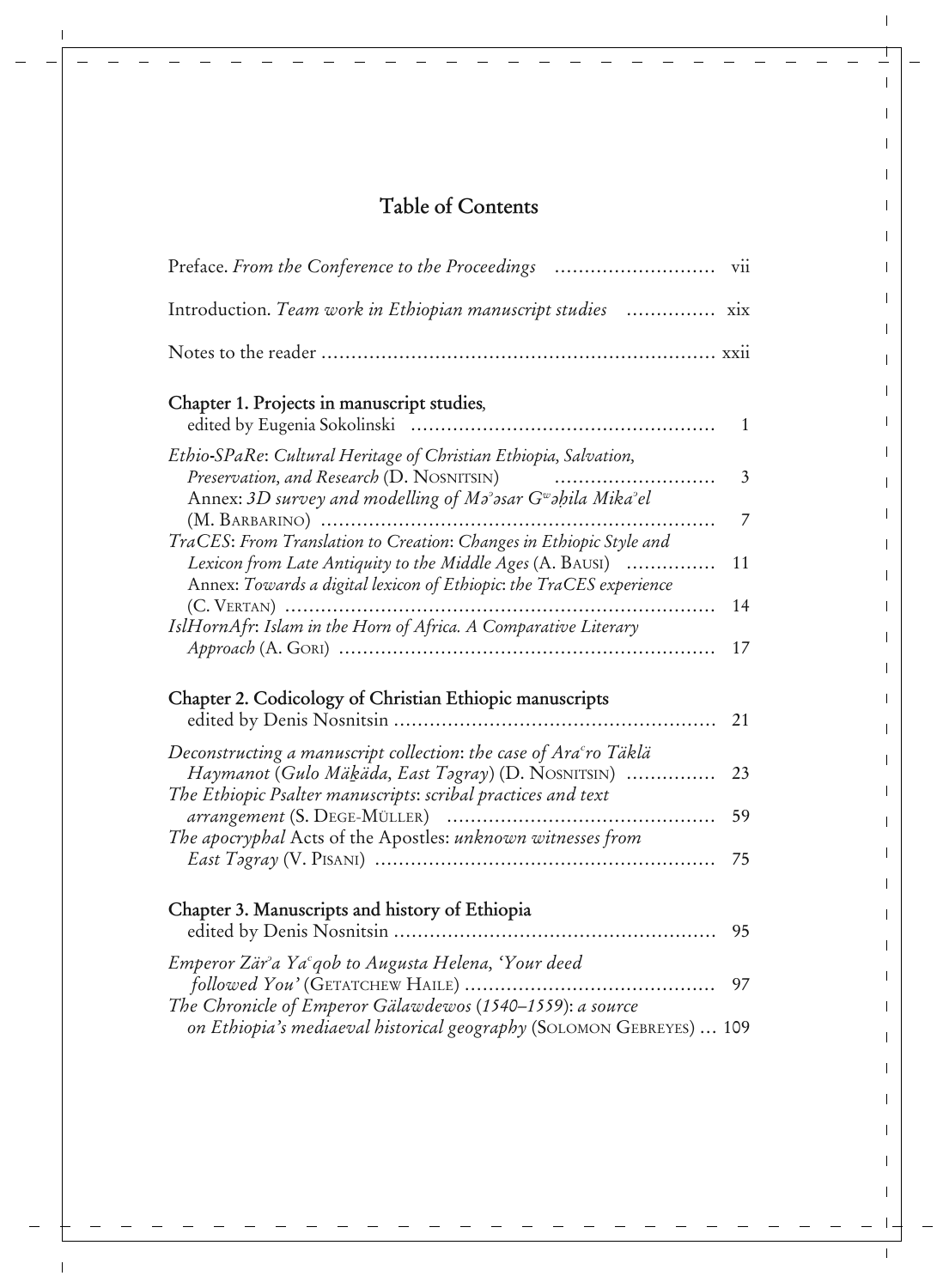| V1 |  | Table of Contents |
|----|--|-------------------|
|----|--|-------------------|

 $\overline{1}$ 

 $\mathbf{I}$ 

| (Re)writing the history of Goğğam in ancient and mediaeval<br>times: the prism of the nineteenth-century regional                                                                                   |     |
|-----------------------------------------------------------------------------------------------------------------------------------------------------------------------------------------------------|-----|
|                                                                                                                                                                                                     |     |
| Chapter 4. Ethiopic philology                                                                                                                                                                       |     |
| 'Cycles of Zion' in Ethiopic texts (AMSALU TEFERA)  145<br>An old witness for the Ethiopic version of Ben Sira (DANIEL ASSEFA)  153<br>The textual criticism of Ethiopic Obadiah: identification of |     |
| On the roots of Ethiopic philology and a bilingual letter from the                                                                                                                                  |     |
| Jesuit mission period (A. MARTÍNEZ D'ALÒS-MONER, L. COHEN)  181<br>Johann Michael Wansleben's manuscripts and texts.                                                                                |     |
|                                                                                                                                                                                                     |     |
| Chapter 5. Islamic manuscript tradition of Ethiopia                                                                                                                                                 |     |
| Ma <sup>c</sup> ūnat al-faqīr by šayh Muhammad Sāfī (d. 1806): a first                                                                                                                              |     |
| Devotional texts in Ethiopian Islam: a munāğāh invoking the intercession                                                                                                                            |     |
| of prophets, male and female saints and $\text{``ulama''}$ (M. PETRONE)  259<br>Magic, traditional medicine and theurgy in Arabo-Islamic manuscripts                                                |     |
| of the Horn of Africa: a brief note on their description (S. FANI)<br>Waqf certificates of Qur <sup>2</sup> ans from Harar: a first assessment (A. GORI)  281                                       | 273 |
| Two Argobba manuscripts from Wällo (A. WETTER)<br>The Kašf al-ġumma by šayḫ Talha b. Ga°far (d.1935): a messianic and                                                                               | 297 |
| polemical Amharic-ağäm text (KEMAL ABDULWEHAB)  309                                                                                                                                                 |     |
| Index                                                                                                                                                                                               |     |
| Plates                                                                                                                                                                                              |     |

 $\mathbf{I}$ 

 $\mathbf{I}$  $\mathbf{I}$ 

 $\overline{\phantom{a}}$ 

 $\mathbf{I}$ 

 $\mathbf{I}$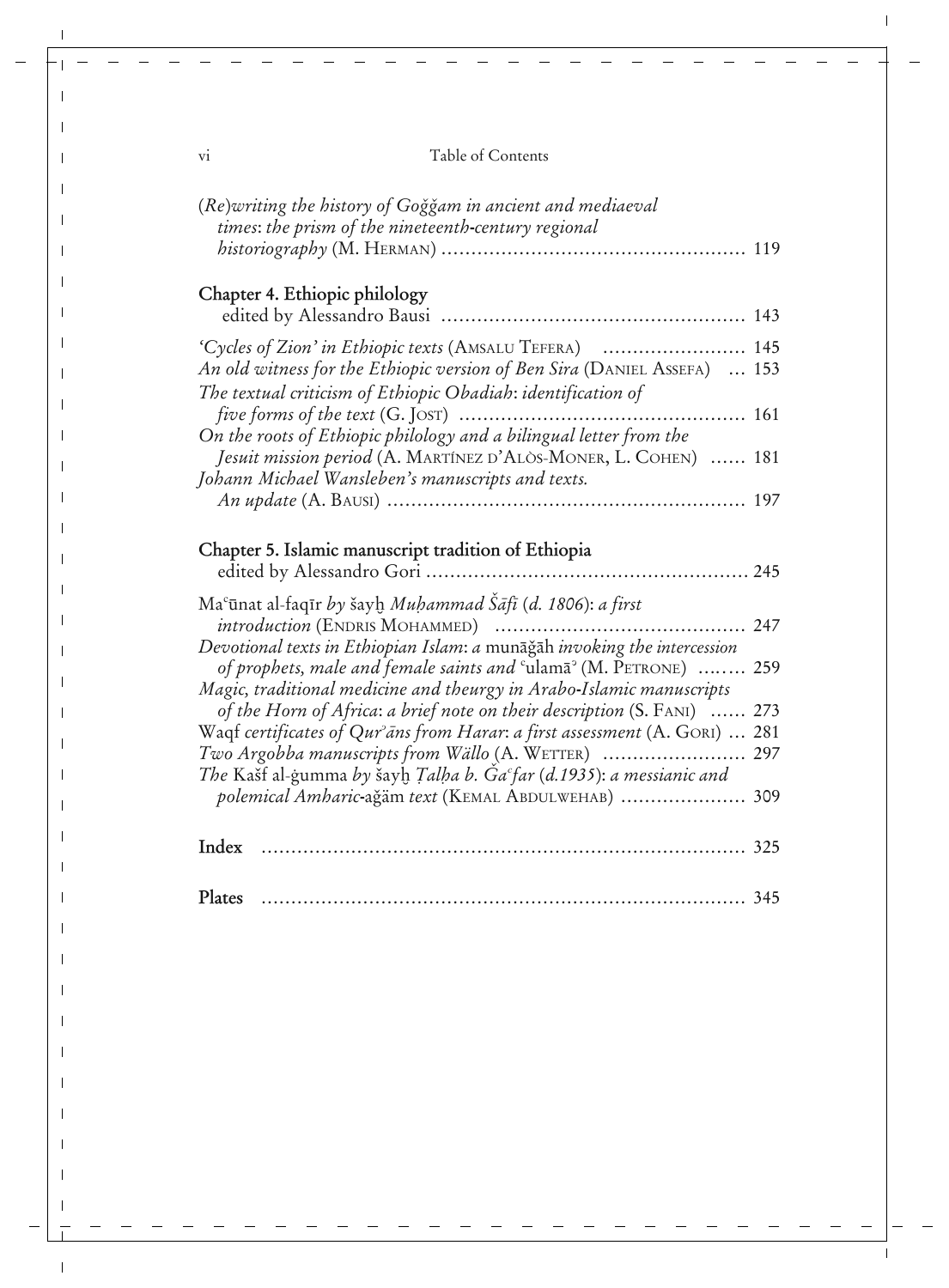# *Waqf* certificates of Qur<sup>3</sup>ans from Harar: A first assessment

 $\overline{1}$ 

 $\mathbf{I}$  $\mathbf{I}$  $\mathbf{I}$ ı  $\mathbf{I}$  $\mathbf{I}$ 

Ť  $\mathbf{I}$  $\mathbf{I}$  $\mathbf{I}$ Ī  $\mathbf{I}$  $\mathbf{I}$  $\mathbf{I}$  $\overline{1}$  $\mathbf{I}$  $\mathbf{I}$  $\mathbf{I}$  $\mathbf{I}$ I Ī  $\mathbf{I}$  $\mathbf{I}$  $\mathbf{I}$ I T Ī  $\mathbf{I}$  $\mathbf{I}$ I Ī I  $\mathbf{I}$  $\mathbf{I}$  $\mathsf{I}$  $\mathbf{I}$ 

ALESSANDRO GORI, University of Copenhagen

# *Waqf* **and** *waqf* **of books: preliminary remarks**

*Waqf* (plural: *awqāf*; in North-western Africa the word *habs*, [pl. *hubūs*] is preferred<sup>1</sup>) is a well-established Muslim social institution which is defined by a very rich and complicated set of legal rules and norms. The simplest and most common manifestation of *waqf* is that of an inalienable endowment of assets managed by a fiduciary administrator for the benefit of a designated individual, a specific group of people or the collectivity in general.<sup>2</sup>

There are some general basic principles which govern *waqf* and its management. First, the founder (*wàqif*) must be *muʝahhal* (legally capable to act and contract); he does not necessarily have to be a Muslim. Second, the object to be endowed *(mawqut)* can be any physical good *(<sup>c</sup>ayn*). Third, the *waqf* must be perpetual (but consumable goods and items are admitted; Mālikī law school accepts also temporary *waqf*). Fourth, both individual and collective beneficiaries (*mawqut ilayh*) are admitted. Members of the family of the *wāqif* are allowed as beneficiaries (*waqf ahlī*). Finally, the endower has to appoint a controller (*nà٤ir*), in charge of supervising the implementation of the legal procedure and the subsequent correct usage of the *mawqut* objects.

The intention (*niya*) behind a *waqf* should be always and exclusively characterized as the realization of a religious ideal. The *wàqif* has always to affirm that he/she intends to carry out a devout act and to do charity (*صadaqa*). It is only for this pious goal that the *wàqif* decides that one of his properties can be given forever for the full benefit to someone else. The reward of this charitable deed (*adžr*/ *ـawàb*) is the intercessional prayer of the beneficiaries for the *wàqif* who hopes for the divine mercy on the Judgment Day.

The establishment of a *waqf* is attested and confirmed by a formal document, a sort of legal certificate called *waqfiyya*. It is the existence of an unambiguous *(sarība) waqfiyya* which guarantees that the *waqf* is *sabīb* (legally valid).<sup>3</sup>

- 1 It has been correctly pointed out that the geographical characterization of the term *abs* which is nowadays more current in the Maghreb must be actually due to a later development (Déroche 2005, 331 note 114).
- 2 For a very general but quite comprehensive introduction to the *waqf* institution and system see *EI*<sup>2</sup> , XI (2002), 59*–*99 (R. Peters et al.).
- 3 A very general introduction to the *waqfiyya* as document and legal act can be found in Özgündenli 2012.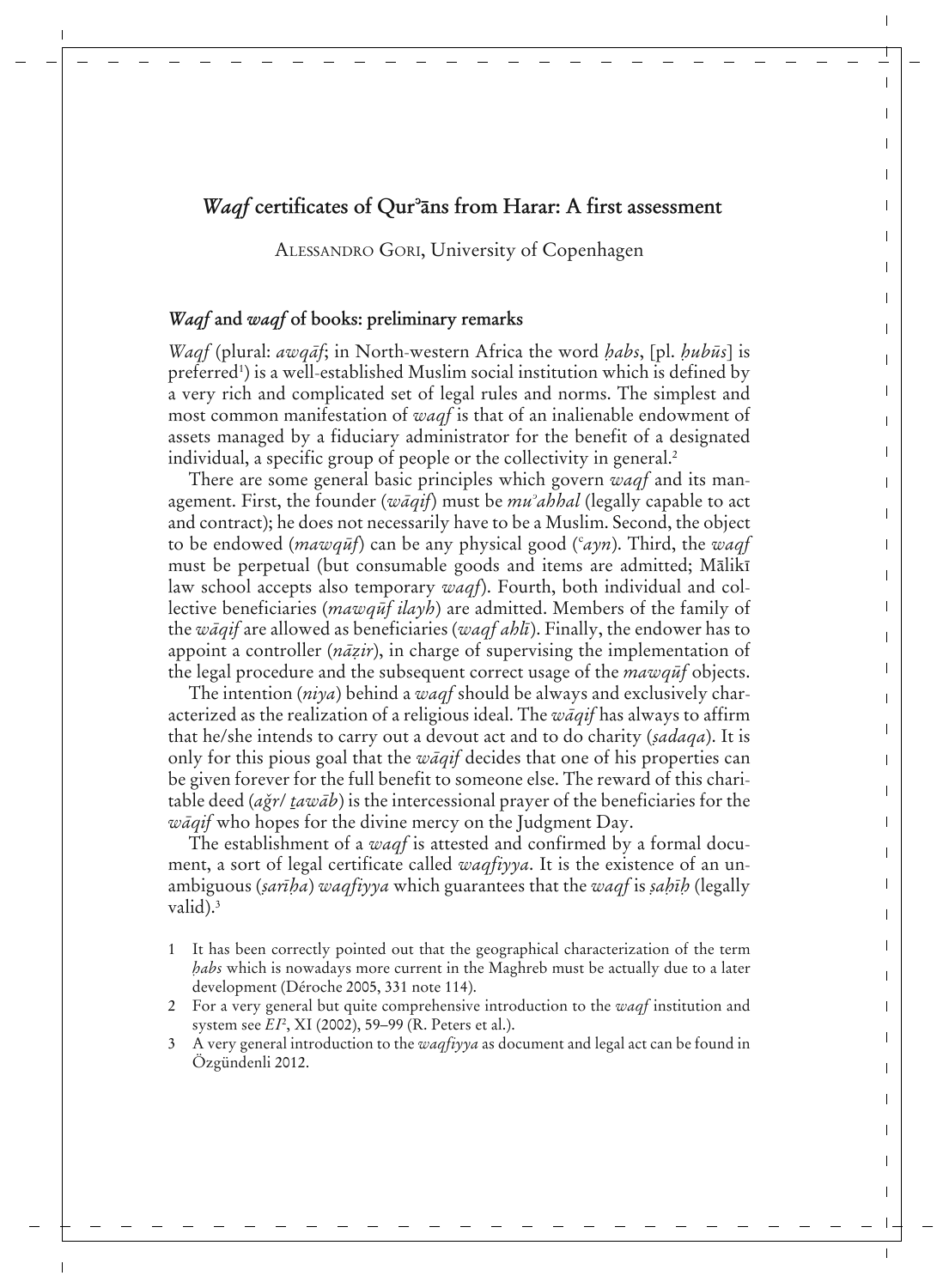Research on the *waqf* has been one of the most flourishing activities in Islamic studies.4

The study of the legal problems connected with origin and development of the idea of *waqf* (absent in the Qur<sup>3</sup>an but well attested in the prophetic *hadīt*) intrigued some experts in Islamic law and different hypotheses have been proposed about the way *waqf* came into existence and subsequently rooted into the Muslim society.<sup>5</sup>

Great attention has been paid to the social and economic aspects of the *waqf* institution as a tool used by many Islamic polities to assure a more equal distribution of wealth and as a way to create a kind of welfare state to protect the destitute. Most of the available scientific literature thus analyses *waqf* of economically and socially relevant items and assets (houses, schools, hospitals, hospices, public fountains, shops and plots of land) endowed by important statesmen, rulers and local governors for the benefit of their subjects.<sup>6</sup>

The specific features of the *waqf* of manuscripts and books initially did not apparently attract the attention of the scholars. However, the importance of the endowment of codices (especially of the Qur<sup>3</sup>an) for the birth and diffusion of public libraries in the Islamic world<sup>7</sup> triggered the interest for this branch of *waqf* and a relatively substantial amount of relevant data has been collected.8

In particular, the discussion among Islamic scholars on whether movable goods can be legally established as *waqf* has been studied to reconstruct the procedure which Muslim *fuqahā*<sup>3</sup> followed to justify the acceptability of *waqf* endowment of Qur<sup>3</sup>anic codices and other religious books in favour of mosques and schools first and then of any legal personality.<sup>9</sup>

Another focus of activity of the scholars working on *waqf* has been the publication of the text of the *waqfiyya-*certificates together with an assess-

- 4 Useful bibliographic repertoires on *waqf* are Hoexter 1998 and Abdul Azim Islahi 2003.
- 5 In particular, the connection between the *waqf* and the *piae causae* of the late Roman and Byzantine Empire has been long investigated (see e.g. Hennigan 2004, 52–57 for a summary of the debate).
- 6 See for example Deguilhem 1995 and 2008.
- 7 See Erünsal 2008 for a general survey of the *waqf* libraries in the Ottoman Empire. The process of formation of a *waqf* of books in classical Islam is analysed in Eche 1967, 301–307 and Kenderova 2002 (for Ottoman Bulgaria). O'Fahey and Vikør 1996 describe a *waqf* of books of the family al-Mundiri from Zanzibar.
- 8 A concise but very informative survey of the literature on *waqfiyya*s of books is in Déroche and Sagaria Rossi 2012, 283–286.
- Eche 1967, 68–74 offers a quite detailed historical excursus on the jurisprudential debate about the legal status of the *waqf* of books (see also Ayman Fuʝàd Sayyid 1997, 421–427).

 $\overline{\phantom{a}}$ 

H

 $\overline{\phantom{a}}$ 

 $\mathbf{I}$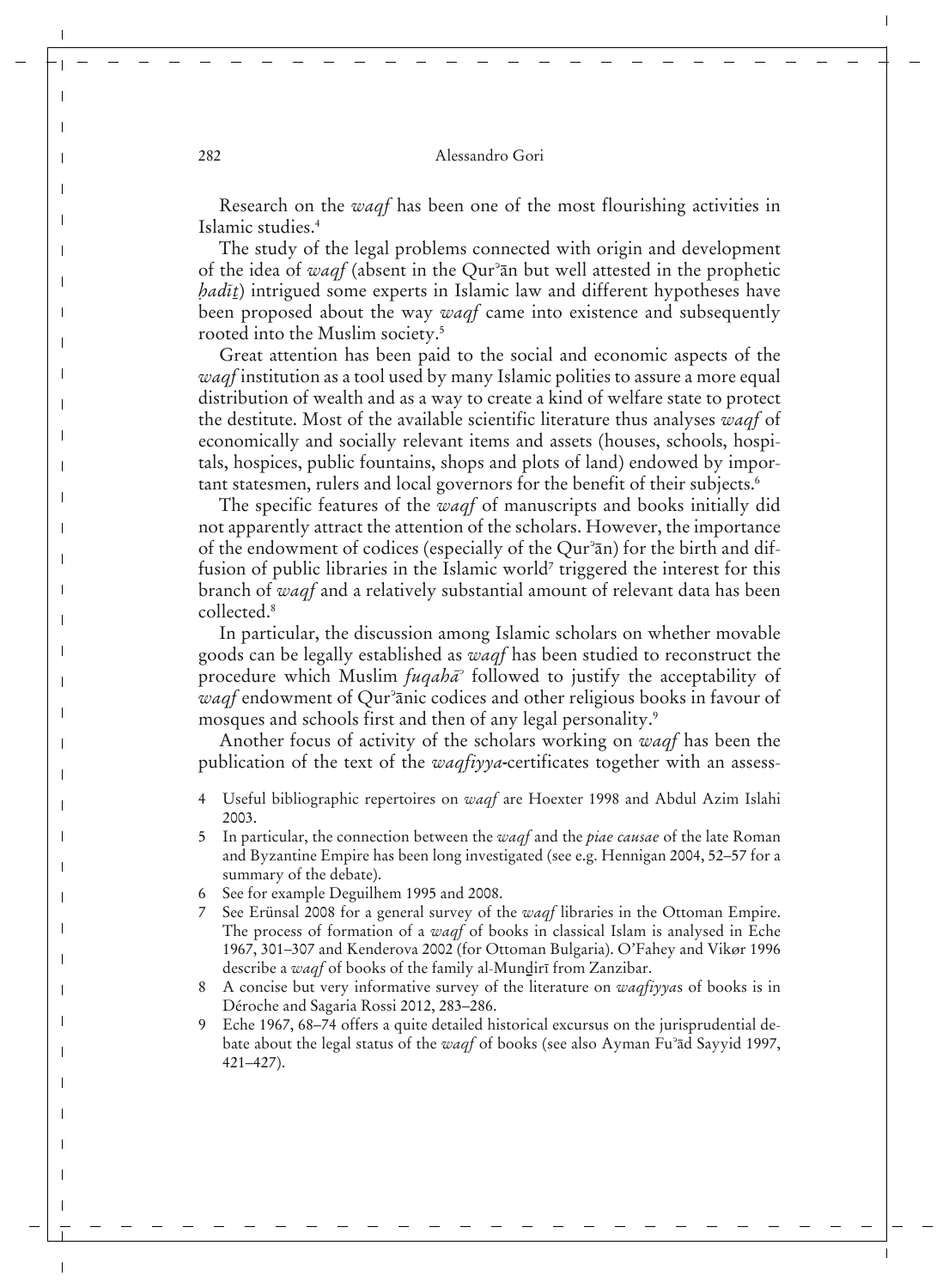ment of their vocabulary and structure.10 *Waqfiyya*s of books received a particular attention from the scholars of manuscript studies because they provide crucial evidence to date manuscripts without colophon and contribute to the reconstruction of the history of the codices.<sup>11</sup>

#### **The** *waqfiyya* **as a text and as a document**

Scholars commonly agree upon that the first *waqfiyya* known so far dates to the eighth century CE. It is a relatively lengthy text preserved in al- $\tilde{\delta}$ afi<sup>c</sup>i's famous *Kitāb al-umm (kitāb al-abbās; watīgat habs)*. The document contains all the instructions concerning the way to establish a lawful *waqf* and all the technical and legal requirements to make a *waqfiyya* formally valid.12

The first dated manuscript endowed as *waqf* is the so-called Qur<sup>3</sup>an of Amāğūr (the <sup>c</sup>Abbasid governor of Damascus) whose *waqfiyya* dates to AH 262 (875/876 CE).<sup>13</sup> In the following century, the practice of endowing *mushaf* and other codices spread in the whole Islamic world becoming more and more common.14

Scholars who published *waqfiyya* texts highlighted the sheer and somewhat bewildering diversity of their textual structure and content.<sup>15</sup> Different model structures of *waqfiyya* certificates have been reconstructed by the specialists and proposed as a tool to analyse and describe the documents.<sup>16</sup>

Particularly striking is the different length of the *waqfiyya* documents: some of them are harmonious and beautifully composed texts, made up of a full inventory of canonical legal formulas<sup>17</sup> and religious invocations<sup>18</sup> and

- 10 See e.g. Massignon 1951, Kaleši 1972. Some *waqfiyya*s of *muصaf*s are published in James 1988, 181–183, 229–232, 234, 236, 239, 243, 248, 249. Other examples of *waqfiyyas* of books in Ayman Fu<sup>3</sup>ad Sayyid 1997, 428–451 and plates 150–156. The article of Hunwick and O'Fahey 2002 deals also with *waqfiyya*s of books from Lamu. For a very general glance at the *waqfiyya*s of books in Iran see <sup>c</sup>Ali Rafi<sup>3</sup>i and Mohammad Bâgher Sajâdi Khorâsgâni 2010.
- 11 Déroche 2005, 330–332, Kenderova 2002, 80. Many Qur<sup>3</sup>ānic fragments of the ninth century are datable thanks to *waqfiyyas* (Déroche 1987–1989).
- 12 Al-Sāfi<sup>c</sup>ī 1961, 59–61 (English translation in Hennigan 2004, 203–207).
- 13 Déroche 1990; George 2003.
- 14 Ayman Fu<sup>3</sup>ad Sayyid 1997, 423; Déroche and Sagaria Rossi 2012, 283-284.
- 15 Déroche and Sagaria Rossi 2012, 284; Kenderova 2002, 73.
- 16 Kaleši 1972, 55–63; Hunwick and O'Fahey 2002, 2; Kenderova 2002, 73–77; Gacek 2009, 17–18.
- 17 For example the formal statement of stipulation of a *waqf* containing one (or more than one) of the technical verbs *waqafa* (or *awqafa*), *abbasa*, *sabbala*, *arrama*, *abbada, taṣaddaqa* followed by the accusatives waqfan ṣaḥīḥan šarˁɪyyan šarīfan
- 18 Normally the *basmala*, *hamdala*, *tasliya* are used as opening, quotations from the Qur<sup>3</sup>an and *hadit* can be found in the middle of the *waqfiyya* to strengthen the theo-

 $\overline{\phantom{a}}$ 

 $\mathbf{I}$  $\mathbf{I}$  $\mathbf{I}$ 

> $\mathbf{I}$  $\mathbf{I}$

> $\mathbf{I}$ I  $\mathbf{I}$  $\mathbf{I}$  $\mathbf{I}$  $\mathbf{I}$ ı  $\mathbf{I}$ Ī I  $\mathbf{I}$  $\mathsf{I}$  $\mathbf{I}$ I Ī  $\mathbf{I}$  $\mathbf{I}$  $\mathbf{I}$

> > I Ť L

T  $\mathbf{I}$  $\mathsf{I}$  $\mathbf{I}$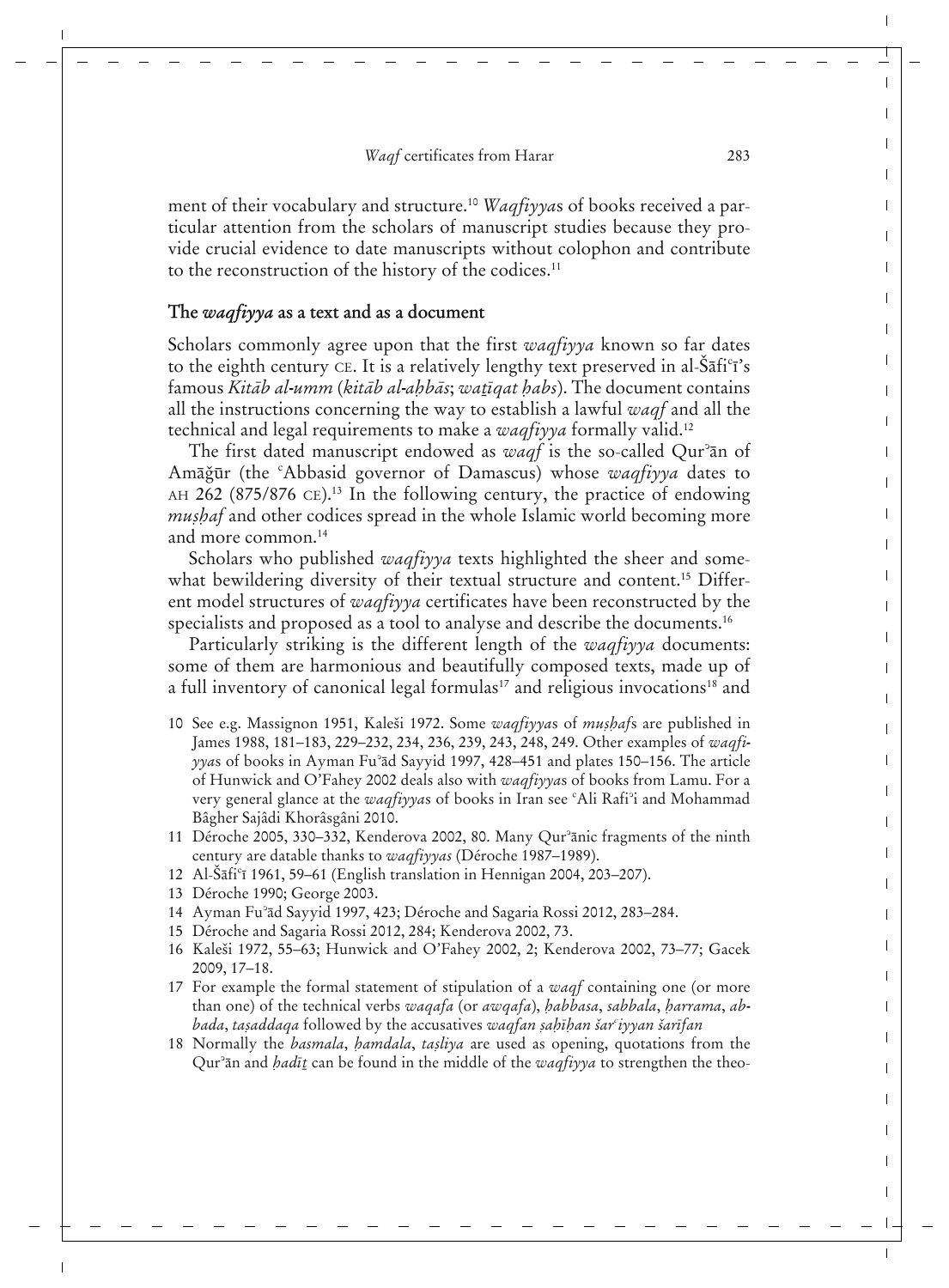carefully kept in some register or well copied on the first page (f. 1r) of the codices; some of them instead are reduced to a couple of words coarsely written on the margins of the manuscript among a multitude of other notes.19 The more laconic texts can also lack some of (or even all) the basic textual components<sup>20</sup> which give the document its full legal value. These more or less incomplete *waqfiyya* certificates were probably only abridged copies of fullfledged texts preserved in an official register<sup>21</sup>. The legally invalid *waqfiyya* extracts were copied probably to make readers aware that the manuscripts in their hands were *waqf* and had to be used according to the rules of *fiqh*.

## *Waqfiyya***s of books from Harar**

*Waqf* in Ethiopia has been so far an almost completely unstudied field: only two general studies by Hussein Ahmed are available on this topic<sup>22</sup> but no Ethiopian *waqfiyya* has been published nor research has been conducted on *waqf* of Ethiopian Islamic books and libraries.

In the following I publish<sup>23</sup> and critically analyse six *waqfiyya* texts in Qur<sup>3</sup>anic codices originally from Harar and now kept at the Institute of Ethiopian Studies of Addis Ababa University. The documents are arranged in a chronological order and cover a period of time between the first half or the eighteenth and the middle of the nineteenth century. The main focus of my study will be on the textual structure of the *waqfiyya*s and on their vocabulary. Moreover I shall comment upon some of the historical and prosopographical data which the documents yield, thus contributing to the further investigation of the history and culture of Harar.

The first *waqfiyya* I publish here is found in MS IES 1847 (containing the 10<sup>th</sup>  $\check{g}uz^{\circ}$  of the Qur<sup>3</sup>an), on f. 1r.<sup>24</sup> It is a 19-line text written in a different hand than the rest of the codex.

logical/legal background of the act and some invocations mark the end of the document.

- 19 Sometimes the *waqfiyya* is reduced to a seal containing the word *waqf* and the name of the donor and/or of the library (Kenderova 2002, 79).
- 20 To be legally valid a *waqfiyya* should include the founder's name (*al-wàqif*), the object of the endowment *(al-mawqut<sup>f</sup>*; in case of manuscripts, namely, number of volumes and title(s) of the book(s)), the beneficiary or usufructuary  $(al$ *-mawqut*  $^c$ *alayhi*), usually the name of the library, the condition(s) set by of the founder to the usage of the endowed object (*šart al-wāqif*), date (*ta<sup>3</sup>rīb al-waqf*), attestation of the witnesses (*i\ihad*), and the identification of the administrator (*nãzir*) of the endowment who replaces the *wàqif* on his/her death (Hunwick and O'Fahey 1981, 2; Gacek 2009, 17–18).
- 21 Eche 1967, 312.
- 22 Hussein Ahmed 2005 and *EAe*, IV (2010), 1136–1137 (Hussein Ahmed).
- 23 The Arabic text is copied according to the orthography of the original.
- 24 See Gori 2014, 23 for a description of the manuscript.

 $\overline{\phantom{a}}$ 

H

 $\overline{\phantom{a}}$ 

 $\overline{\phantom{a}}$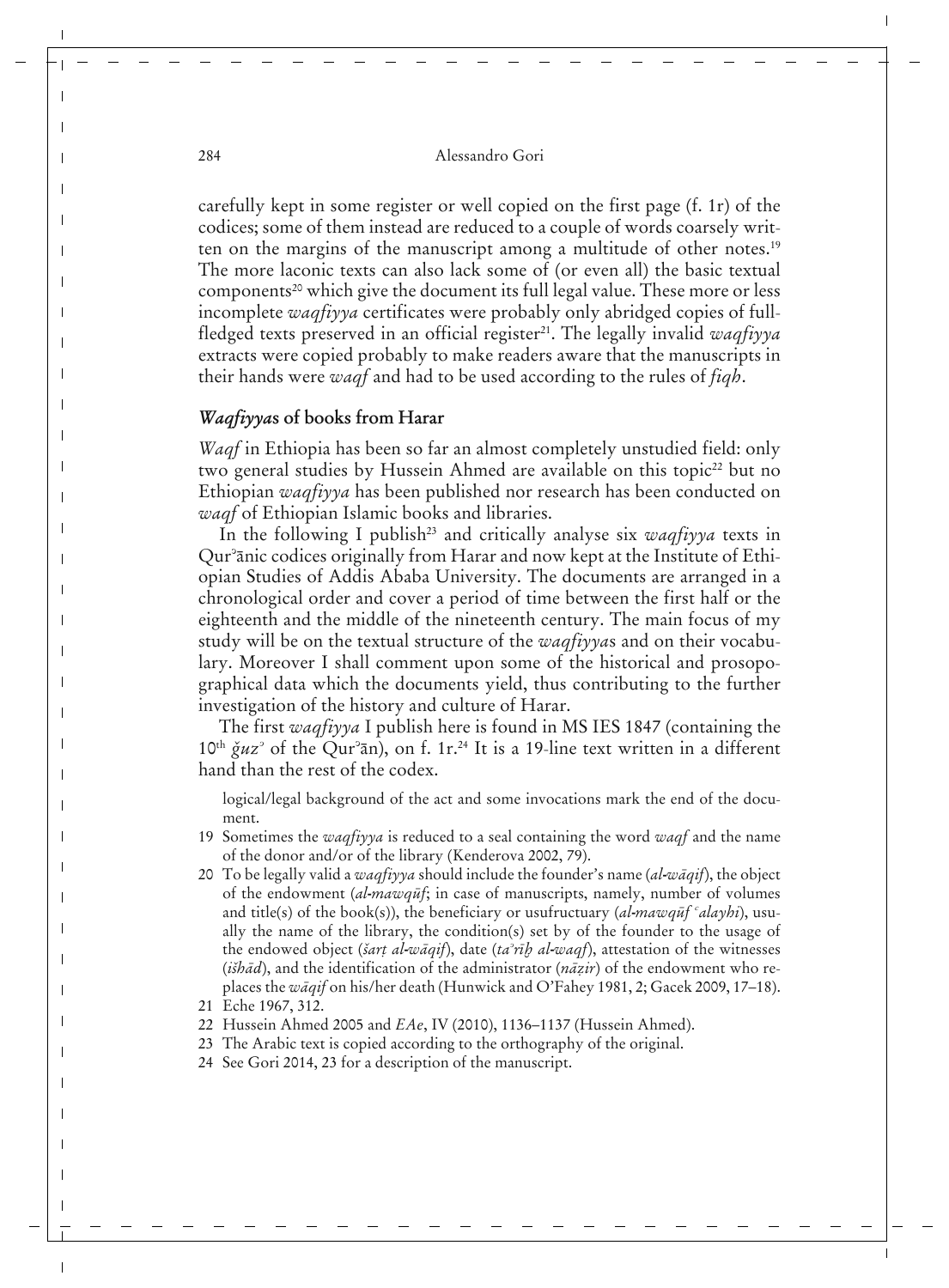(1) هذا ما وقف وحبس وسبل وتصدق الفقيرالحقير(2) الى الله تعالى مولانا امير طلحة بن مولانا الامير (3) عبد الله هذا الجزءِ ما قبله وما بعده من اجزاءِ (4) القران العظيّم من تجزّئة ثلثين لجدته جست (5) فاطمة مع ولدها امير صبروا بن مولانا الآمير(6) عليّ ولجميع المسلمين بمدينة هٰرر المحروسة وعلى مقابر (7) المديمة الي مقابرالمسلمين<br>و ويرجع به الي ذلك المو (8) ضع وجعل ثواب ذلك لجدته مع ولدها امير (9) صبروا المذكورين وجعل النظر في مدة حيَّاته (10) لنفسه ثم لاكبراولاده الاعلى فالاعلى ما تنا (11) سلوا بطنا بعد بطن قبل الله منه بفضله ورحمته (12) قبَّل الله له وجعله خالصاً لوجه الله الكَّريم وقفاً صحيحاً (13) شرعيا لا يباع ولا يوهب ولا يوهن ولا يورث (14) حتى يرث الله الارض ومن عليها وانت خيرالوارثين (15) فمن بدله بعد ما سمعه فانما اثمه على الذين يبدلونه (16) ان الله سميع عليم (17) وصلى الله على سيدنا محمد وعلى اله وصحبه وسلم (18) تاريخ (19) ١١٢٧

This is what the poor, humble in need of God the Highest, our master the *amir* Talha son of our master the *amir* <sup>e</sup>Abd Allāh placed in mortmain, piously dedicated, inalienably bequeathed and charitably donated: this  $\check{g}uz^2$  and what precedes and follows it of its 30 *a*gz $\vec{a}$ <sup>7</sup> for his grandmother *gisti* Fāṭima together with her son *amīr* Şabrū son of our master *amīr* <sup>c</sup>Alī and for all the Muslims in the city of Harar the protected and for all the cemeteries of the Muslims. It can be taken out to the cemeteries of the Muslims and be taken back to its original place. He established that the reward of this act should be given to his grandmother together with her son the *amīr* Şabrū above mentioned. He appointed himself as the controller of the *waqf* for the duration of his life then his elder son and then the elder and the elder of his offspring, as long as they beget, generation after generation. May God accept this act from him with His grace and mercy! May God accept and consider it as a pure action done just to obtain His generous favour and as a valid and legal *waqf* which cannot be sold, donated pledged nor inherited until God inherits the earth and what is on it. You are the best of the Inheritors! 'If someone alters it after having heard it, then the sin of doing so will fall upon those who alter it. Surely God hears and knows'. My God bless our Master Muammad, his family and his companions and grant them peace! Date 1127.

The *waqfiyya* has almost all the components which are necessary to make it legally valid:

1) the mention of the name of the *wāqif: mawlanā amīr* Talha b. *mawlānā amīr* <sup>c</sup>Abd Allāh;<sup>25</sup>

2) the mention of the  $mawq\bar{u}f$ : the 10<sup>th</sup>  $\check{g}uz^2$ , on which the text of the document has been written, but also all the other  $a\check{g}z\bar{a}$ <sup>3</sup> of the Qur<sup>3</sup>an;

3) the indication of the *mawquta laha*: the *waqif*'s grandmother *gisti* Fatima and her son *amīr* Sabrū b. *amīr* <sup>c</sup>Alī<sup>26</sup> and all the Muslims and the cemeteries of the city;

4) the mention of the person to whom the spiritual reward of the *waqf* (*tawāb*) goes: Țalḥa's grandmother and her son;

- 25 Tedeschi 1974, 489–490. He ruled from 1700 to 1721. *Mawlànà* (our master) appears here as an honorific title given to the emir.
- 26 The name does not appear in the emir lists of Harar. Sabrū (hypocoristic of Sabr al-Din) is the name of a saint venerated in the city (Wagner 1973, 283; Foucher 1988, 278).

 $\overline{1}$ 

 $\mathbf{I}$  $\mathbf{I}$ ı  $\mathbf{I}$  $\mathbf{I}$ I  $\mathbf{I}$ I  $\mathbf{I}$  $\mathbf{I}$ Ī  $\mathbf{I}$  $\mathbf l$  $\mathbf{I}$ Ī

 $\mathbf{I}$  $\mathbf{I}$  $\mathbf{I}$ I Ī  $\mathbf{I}$  $\mathbf{I}$  $\mathbf{I}$ 

ı Ī  $\mathbf{I}$  $\mathbf{I}$ 

Ī I  $\mathbf{I}$  $\mathbf{I}$  $\mathsf{I}$  $\mathbf{I}$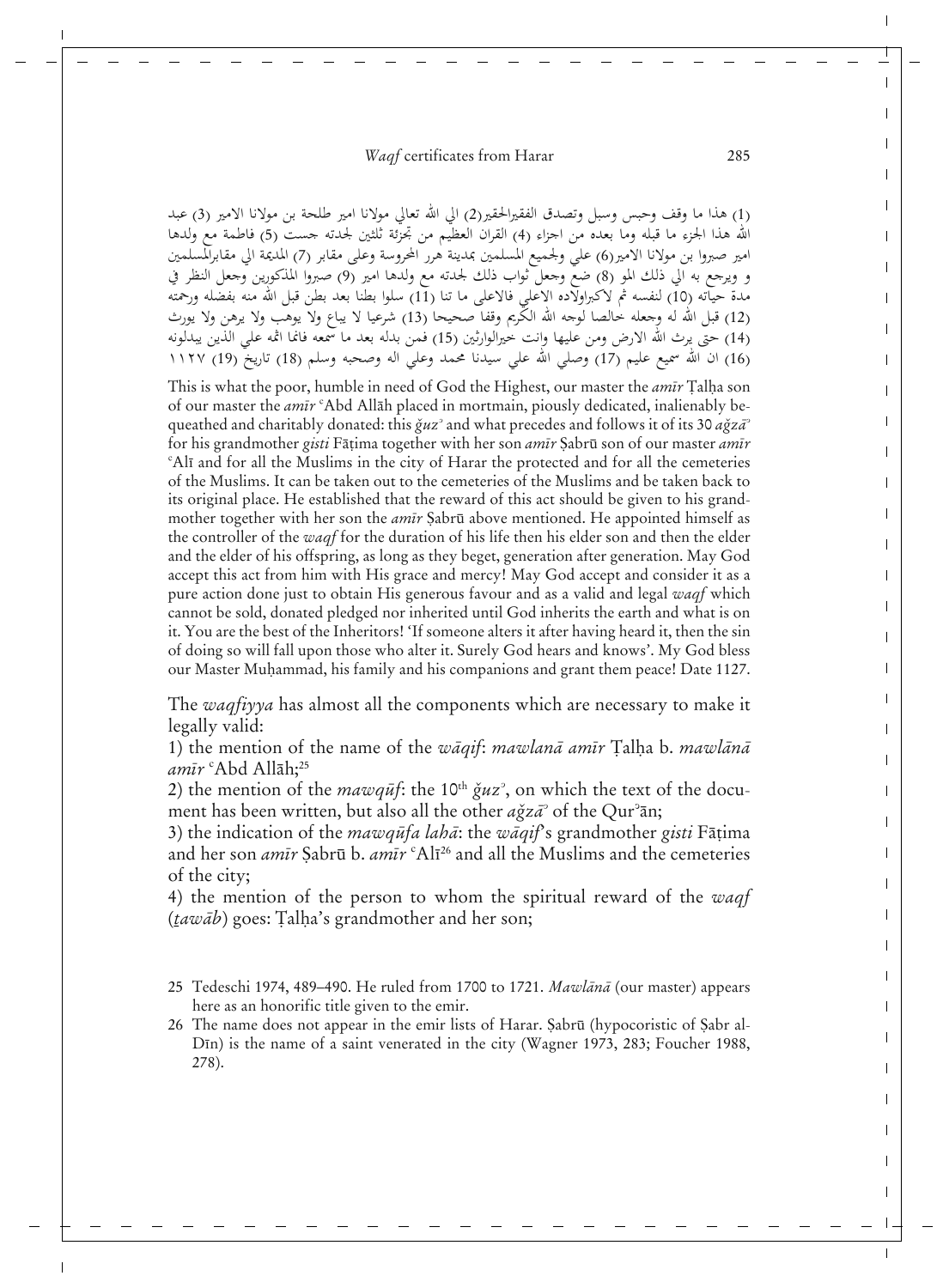5) the definition of the conditions of usage of the book which can be moved around but has to come back to the original location after its use;

6) the appointment of a *nāzir*: the *wāqif* himself *amīr* Talha and after his death the senior of his sons and descendants;

7) the explicit declaration of the establishment of the *waqf*27 which is inalienable and eternal;<sup>28</sup>

8) menace of a sanction for those who change the text;<sup>29</sup>

9) final *taصliya*;

10) date: AH 1127 (1715/1716 CE).

The second *waqfiyya* of my selection is in MS IES 1846 (containing the  $25<sup>th</sup> \check{g}$ uz<sup>3</sup> of the Qur<sup>3</sup>ān), on f. 1r.<sup>30</sup> It is possibly written in the same hand as the following main text. The 15-line text runs as follows:

(1) هذا ما وقف وحبس وسبل وتصدق الفقير الي (2) عفو ربه امير طلحة بن الامير عبدالله غفر الله (3) له هذا الجزء ما قبله وما بعده من اجزاء القران العظيم (4) من تجزئة ثلثين على ضريح الامير نور الامير مجاهد (5) عدينة هرر المحروسة وعلى مقابرالمسلمين بالمديمة (6) المذكورة وغير ذلك وجعل ثوابه لامير نور (7) المذكور يخرج بها من المدينة الي المقابر وغيره (8) ويرجع بما الي الناظر بعد القراة وجعل النظر في مدة (9) حيوته لنفسه ثم لاكبراولاده فالا (10) على ما تناسلوا بطنّا بعد بطن قبل الله منه وقفا (11) صحيحا شرعيا لا يباع ولا يوهب ولا يرهن ولا (12) يورث حتى يرث الله الارض ومن عليها وهو (13) خيرالوارثين فمن بدله بعد ما سمعه فانما اثمه على (14) الذين يبدلونه ان الله سميع عليم (15) وصلى الله على سيدنا محمد وعلى اله وصحبه وسلم

This is what the *amīr* Talha son of the *amīr* <sup>c</sup>Abd Allāh—needy of the mercy of his Lord placed in mortmain, inalienably bequeathed, piously dedicated, and charitably donated: this *ğuz<sup>°</sup>* and what precedes and follows it from among its 30  $a\breve{\chi}z\bar{a}$ <sup>3</sup> of the glorious Qur<sup>3</sup>an in its 30 parts for the shrine of the *amīr* Nūr the *amīr al-muǧāhid* in the protected city of Harar and for the graveyards of the Muslims in the mentioned city and for other places than those. He established that the reward of his act go to the mentioned *amir* Nūr. The manuscript can be taken out of the city to the graveyards or elsewhere but has to be returned to the controller after the reading. He appointed himself as the controller of the *waqf* for the duration of his life and then his elder son and then the elder and the elder of his offspring as long as they beget generation after generation. May God accept this from him as a valid and legal *waqf* which cannot be sold, donated pledged nor inherited until God inherits the earth and what is on it. He is the best of the Inheritors.<sup>31</sup> 'If someone alters it after having heard it, then the sin of doing so will fall upon those who alter it.

27 The technical verbs (*waqafa*, *abbasa*, *sabbala*, *taصaddaqa*) and the usual formula *waqfan sahīhan šar'iyyan* are used in the text together with an invocation of God which expresses the religious motivation behind the *waqf* (*qabila Allàh minhu bi-faןlih wa*rahmatih wa-ğa<sup>c</sup>alahu hālisan li-wağhi Allāh al-karīm).

28 In this text we found the recurring *lā yubā<sup>c</sup> lā yūhab la yurhan lā yūrat battā yarit Allāh al-ard wa-man <sup>c</sup>alayhā wa-huwa hayr al-hāritīn* (see Qur<sup>3</sup>ān 19:40 and 21:89).

29 Expressed as usual quoting, Qur<sup>3</sup>an 2:181.

30 Gori 2014, 23

H

 $\overline{\phantom{a}}$ 

31 Cfr. Qur<sup>3</sup>an 19:40 and 21:89.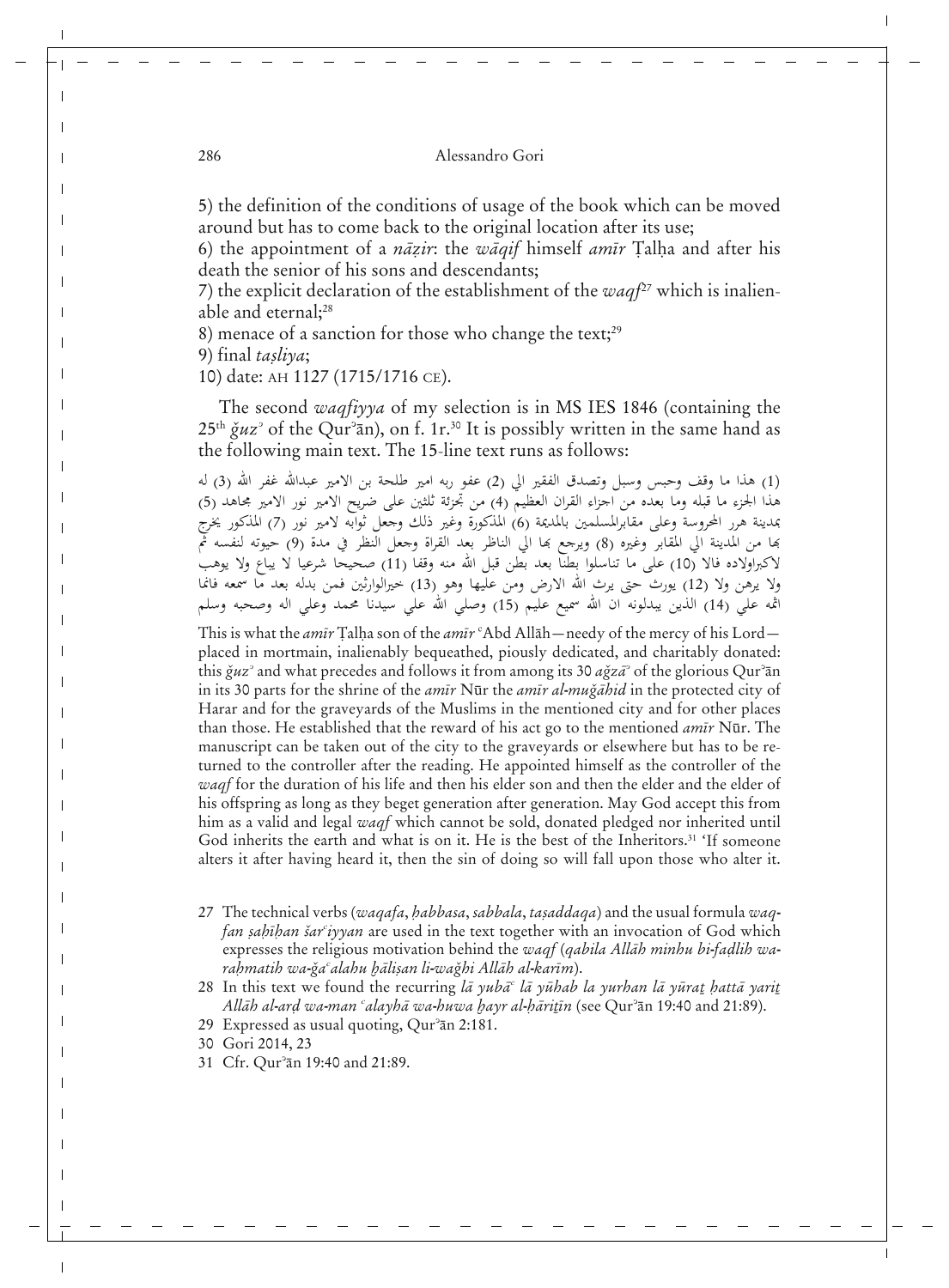Surely God hears and knows'.<sup>32</sup> My God bless our Master Muhammad, his family and his companions and grant them peace!

This *waqfiyya* has neither introductory section nor date but contains some of the most important elements to make it legally valid:

1) the mention of the name of wāqif: *amīr* Talha b. *amīr* <sup>c</sup>Abd Allāh;<sup>33</sup>

2) the mention of the  $mawq\bar{u}f$ :  $\check{g}uz^2$  25, on which the text of the document has been written, but also all the other  $a\check{g}z\bar{a}$ <sup>3</sup> of the Qur<sup>3</sup>ān;

3) the indication of the *mawqut lahu*: the shrine of *amir* Nur and all the other cemeteries of Harar;

4) the mention of the person to whom the spiritual reward of the *waqf* (*tawāb*) goes: *amīr* Nūr;<sup>34</sup>

5) the definition of the conditions of usage of the the book which can be taken to the cemeteries but has to come back to the *nazir* after the reading;

6) the appointment of a *nāzir*: the *wāqif* himself *amīr* Talha and then the senior of his sons and descendants

7) the explicit declaration of the establishment of the *waqf*35 which is inalienable and eternal;<sup>36</sup>

8) menace of a sanction for those who change the text; $37$ 

9) final *tasliya*.

The third *waqfiyya* is preserved in MS IES 1844 (12<sup>th</sup> *ğuz*<sup>3</sup> of the Qur<sup>3</sup>ān), on f. 2r.38 It is a 12-line text apparently written in the same hand as the main text.

هذا ما وقف وحبس وسبل وتصدق الامير احمد (2) بن الامير طلحة هذا الجزء وما قبله وما بعده من اجزاء وجعل[s.s]القران (3) العظيم من تجزئة ثلثين على ضريح الامير عبد الله (4) المحاهد في سبيل الله بمدينة هرر النظر لنفسه في مدة (5) حياتُه ثم الي الاكبر اولاد الاعلَّى فالاعلى اولاده واولاده اولاده بعد ما تناسلوا (6) بطنا من بعد بطن ويخرج من بيته الي مقابر المسلمين (7) المذكورة بمدينة هرر وقفا صحيحا شرعيا لا يباع (8) ولا يوهب ولا يورث حتى يرث الله الارض (9) ومن عليها وهو خير الوارثين فمن بدله بعد (10) ما سمعه فانما اثمه على الذين يبدلونه ان الله (11) سميع عليم (12) وصلى الله على سيدنا محمد وعلى اله وصحبه وسلم

32 Qur<sup>9</sup>ān 2:181.

- 33 See note 25 above.
- 34 *Amīr* Nūr is the renowned ruler of Harar (d. 1567) who built the wall of the city, fought the Christian state and killed the Emperor Gälawdewos in 1559. His shrine is among the most revered in the city, see *EAe*, III (2007), 1209–1210 (F.-C. Muth).
- 35 Both the standardized technical verbs (*waqafa*, *abbasa*, *sabbala*, *taصaddaqa*) and the formula *waqfan sahīhan šar<sup>c</sup>iyyan* are used.
- 36 The waqfiyya has the usual: lā yubā<sup>c</sup> lā yūhab la yurhan lā yūrat hattā yarit Allāh al*arן wa-man ʞalayhà wa-huwa ayr al-àriـĊn* (see Qurʝàn 21:89).
- 37 The threat of a harsh punishment is expressed quoting, as usual, Qur<sup>3</sup>an 2:181.
- 38 For a brief description of the manuscript see Gori 2014, 22.

 $\overline{1}$ 

 $\mathbf{I}$  $\mathbf{I}$ 

> Ť Ť

 $\mathbf{I}$ ı  $\mathbf{I}$  $\mathbf{I}$  $\mathbf{I}$  $\mathbf{I}$ ı  $\mathbf{I}$ 

 $\mathbf{I}$  $\mathbf l$  $\mathbf{I}$ 

Ī L  $\mathbf{I}$  $\mathbf{I}$ 

> $\mathbf{I}$ L

T  $\mathbf{I}$  $\mathsf{I}$  $\mathbf{I}$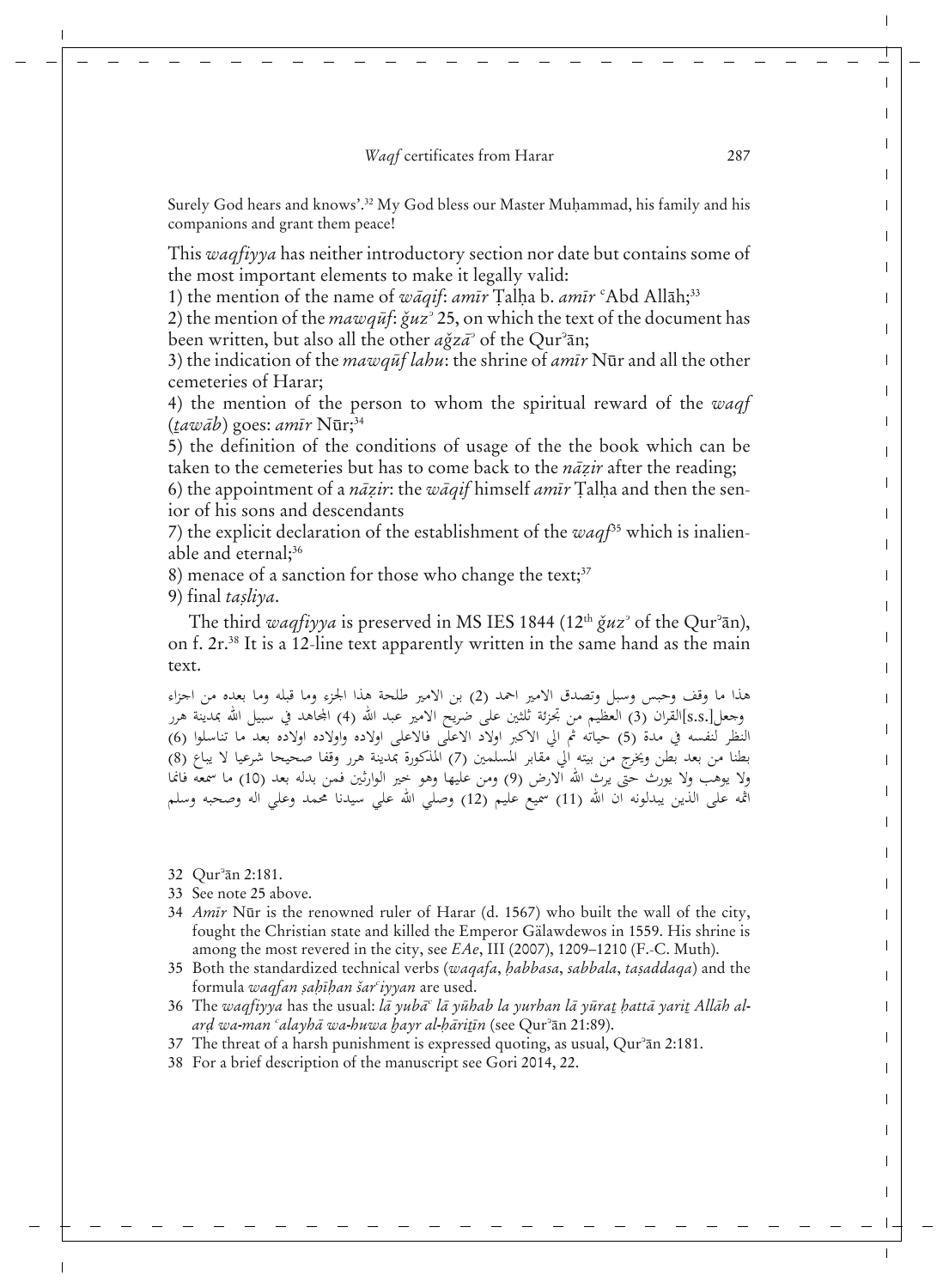This is what the *amīr* Ahmad b. *al-amīr* Talha placed in mortmain, piously dedicated, inalienably bequeathed and charitably donated: this  $\check{g}uz^{\circ}$  of the Glorious Qur<sup>2</sup>an and what precedes and follows it from among its 30  $a\check{g}z\overline{a}$ <sup>3</sup> for the shrine of the *am*<del>i</del>r <sup>c</sup>Abd Allāh *al-mudžàhid* for God's sake in the city of Harar. He appointed himself as controller (of the *waqf*) for the duration of his life and then his elder son and then the elder and the elder of his progeny and offspring subsequently, as long as they beget, generation after generation. And the manuscript can leave his house and be moved to the aforementioned cemetery of the Muslims in the city of Harar. This is a valid and legal *waqf* and cannot be sold nor donated nor inherited until God inherits the earth and what is on it. He is the best of the Inheritors.<sup>39</sup> 'If someone alters it after having heard it, then the sin of doing so will fall upon those who alter it. Surely God hears and knows'.40 May God bless our Master Muhammad, his family and his companions and grant them peace!

The undated *waqfiyya* has a relatively short text lacking introductory prayers and formulas but still containing some of the fundamental elements which make the document legally valid:

1) the mention of the name of the *wāqif: amīr* Ahmad b. Talha;<sup>41</sup>

2) the description of the  $maxq\bar{u}f$ : the 12<sup>th</sup>  $\check{g}uz^{\circ}$  of the Qur<sup>3</sup> $\bar{a}n$ , on which the text of the document has been written, but also all the other  $a\check{g}z\bar{a}$  of the Our<sup>3</sup>ān;

3) the indication of the *mawqut* lahu: the shrine of amir 'Abd Allah al*muğāhid* (b. °Alī 1671–1700);<sup>42</sup>

4) the appointment of a *nāzir*: the *wāqif* himself *amīr* Ahmad b. Talha and then the senior of his sons and descendants;

5) the conditions of usage of the endowed object: the book can leave the house of *wàqif* and go to the cemetery;

6) the explicit declaration of the establishment of the *waqf* which is inalienable and eternal;<sup>43</sup>

7) the menace of a sanction for those who change the text of the document;<sup>44</sup> 8) final *tasliya*.

- 39 Qur<sup>3</sup>an 19:40 and 21:89.
- 40 Our<sup>3</sup>an 2:181.
- 41 This name cannot be found in the so far available lists of emirs of Harar and can be possibly identified with Ahmad I son of *amīr* Abū Bakr the brother of *amīr* Talha (1755–1782), on whom see Tedeschi 1974, 493.
- 42 Tedeschi 1974, 489.
- 43 The technical verbs *waqafa*, *abbasa* and *sabbala* are used together with the legal formula *waqfan صaĊan ŀarʞiyyan là yubàʞ là yŊhab la yurhan là yŊraـ attà yariـ Allàh al-arן wa-man ʞalayhà wa-huwa ayr al-àriـĊn* (see Qurʝàn 21:89).
- 44 The punishment is not clearly defined but only vaguely hinted by a quotation of Qur<sup>3</sup>an 2:181.

 $\overline{\phantom{a}}$ 

 $\mathbf I$ 

 $\overline{\phantom{a}}$ 

 $\overline{\phantom{a}}$ 

 $\overline{\phantom{a}}$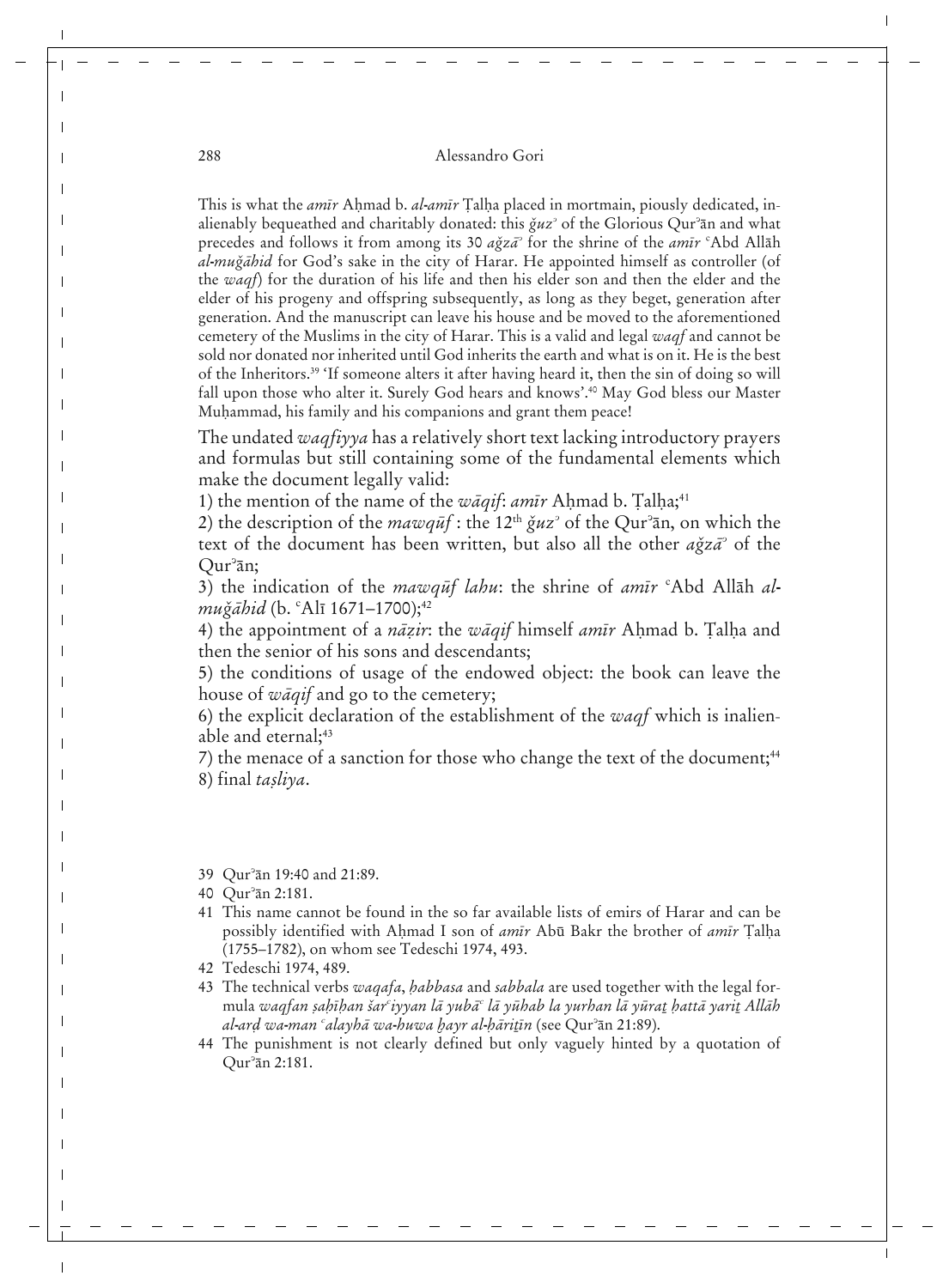The fourth *waqfiyya* under discussion is found in MS IES 1848 (containing the 9<sup>th</sup> guz<sup>3</sup> of the Qur<sup>3</sup>ān), f. 1r.<sup>45</sup> It is a relatively long text (21 lines) written in a different hand from that of the following main text. الحمد لله الواقف على سرائر ضمائر المتصدقين المطلع على خلوص نياتمم كما هو داب (2) المخلصين المفيضين ابارها في طاعة الله والقيام بما يرضيه من بر الوالدين وصلَّى الله (3) علىٰ سيدناً محمد وعلي اله وصحبه الايما<br>الراشدين وبعد فانه لما كانت نعم الله (4) على خواص عباده تتري وسعدة الدارين بادخار المثوبات تتلوا احداهما (5) الاخري وفضل الله يوتيه من يشا من عباده ويزيد من شكر اجرا ويجمع لمن يريد من (6) خلقه ملكا نجاشيا وثوابا وعفوا وان الذخيرة لاخاير الملوك والماثرة الباقية (7) المتعطرة في صحايف الحسانات والسيرة اللتي تفىي الزمن وهي في الاعقاب (8) باقية اقتناص شوارد المثوبات واقتباس انوار الهداية في سائر المطلوبات (9) بادّر لانفّاق ما منحَّه الله بعد ان استخار الله في افعال توصله الى المعاد (10) العظمى ويجعل له مع احسن رفيق من الذين انعم الله عليهم من النبيين والصديقين (11) والشهدا والصالحين وحسن اوليك قربا مولانا وملك ازمة امرنا مليك (12) العصر وولَّى العزم والنصر امير المومنين الامير يوسف بن مولانا الامير ابو بكر (13) فوقف وحبس وسبل هذا الجرء وما قبله وما بعده ثلثين جزا لوالده (14) الامير ابي بكر ليقرا فيه من غير تقييد بمكان ولا زمان في مقابر المسلمين (15) واين ما اتفق في مدينة هرر وجعل ثوابه له وقفا صحيحا شرعيا لا يباع (16) ولا يوهب ولا يورث حتى يرث الله الارض ومن عليها وهو خيرالوارثين وشرط (17) النظرفي هذه حياته لنفسه تقبل الله منه وبلغه من (18) من سلامة الذات الطاهرة وطول العمر الامل والوطر وخص مقامه (19) الشريف بثواب يقدمه اذا غدا واجر يسره اذا هو في حضرة القدس (20) حضر فمن بدله بعد ما سمعه فانما اثمه على الذين يبدلونه (21) ان الله سميع عليم

Praise be to God who knows the secrets of the conscience of those who give alms, who is aware of their intentions, as He creeps inside (the souls of) the sincere people who pour out their wells to obey God and do something that makes Him satisfied, like acting respectfully towards one's parents! My God bless our Master Muhammad, his family and his companions, the rightful *imàm*s! As a matter of fact, divine graces are bestowed one by one on His selected servants and the well-being in the Hereafter follows the one in this life, the one after the other, thanks to the merits collected (during the mortal life). That is the bounty of God, which He gives to whom He wills among His servants!<sup>46</sup> And He rewards more the one who thanks Him. And to the ones He wants among His creatures, He donates at the same time a kingdom like the one of the *Nağāši* and also prize and forgiveness. The provision to go to meet the Last King, the act which remains eternally perfumed in the register of the good deeds, and the life conduct which cancels the (bad things caused by) time and remains eternally in the end: all this is the hunt for the meritorious deeds dispersed here and there and the refraction of the light of the right path in all the circumstances. For these reasons, our master, the owner of the reins of our state, the king of the present time, the possessor of the last resolution and the guarantor of the victory, the commander of the faithful the *amīr* Yūsuf son of our master the *amīr* Abū Bakr rapidly took the initiative to spend what God granted him after he asked God to indicate him the best act to reach the most magnificent abode and be put together with the best companions i.e. the prophets, the virtuous, the martyrs and the saints upon whom God bestowed His grace*—*What a beautiful company is that! He thus placed in mortmain, inalienably bequeathed and piously dedicated this  $\check{g}uz^2$  and what precedes and follows it of its 30 *adžzàʝ* for his father so that he can read it without any limitation of place and time, in the cemeteries of the Muslims or in any other place he finds himself in the city of Harar. He established that the reward should go to him as a valid and legal *waqf* which cannot be

45 See Gori 2014, 23 for a description of the manuscript. 46 Qur<sup>3</sup>an 62:4.

 $\overline{\phantom{a}}$ 

 $\mathbf{I}$  $\mathbf{I}$ 

Ť  $\mathbf{I}$ 

ı ı Ī  $\mathbf{I}$ Ī  $\mathbf{I}$ I  $\mathbf{I}$ Ī I Ī  $\mathsf{I}$  $\mathbf{I}$ 

Ī ı ı  $\mathbf{I}$ 

> I  $\mathbf{I}$ L

Ī

I  $\mathbf{I}$  $\mathsf{I}$  $\mathbf{I}$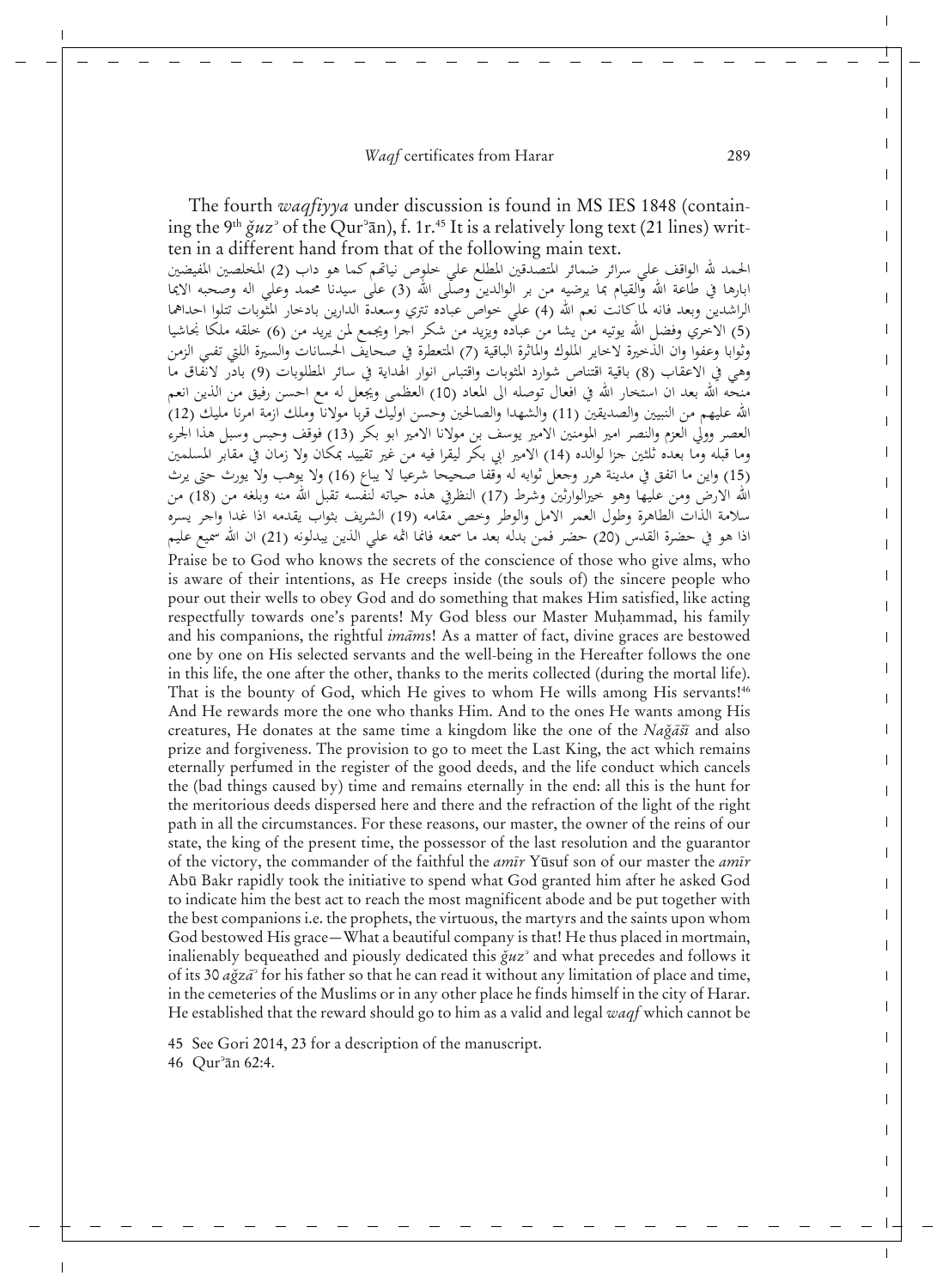sold, donated nor inherited until God inherits the earth and what is on it. He is the best of the Inheritors! He put as condition that the control of the *waqf* should be given to himself for the duration of his life. May God accept it from him and let him obtain the pure sanity of the body and the long life that he hopes and expects! May God reserve for him a noble place thanks to a reward which will make him step forward, when he will have to leave, and a compensation which will make him satisfied, when he will be in the presence of the Most Saint. 'If someone alters it after having heard it, then the sin of doing so will fall upon those who alter it. Surely God hears and knows'.

The text of this *waqfiyya* is complete and complex but oddly enough it lacks a date. Some other components of a legally valid document are there:

1) a long and rhetorically constructed introductory section explaining the religious motivations and intentions behind of the *waqf*;

2) the mention of the name of the *wāqif: amīr al-mu<sup>3</sup>minīn<sup>47</sup> mawlānā al-amīr* Yūsuf b. *mawlānā al-amīr* Abī Bakr;<sup>48</sup>

3) the description of the  $mawq\bar{u}f$ :  $\check{g}uz$ <sup>2</sup> 9 and all the other  $a\check{g}z\bar{a}$ <sup>2</sup> of the Qur<sup>3</sup>an; 4) the indication of the *mawqut* lahu: the father of waqif, amir Abu Bakr;

5) the conditions of usage of the endowed object: reading in the cemeteries of Harar with no limitation of place and time;

6) the mention of the person to whom the spiritual reward of the *waqf* (*tawāb*) goes: *amīr* Abū Bakr;

7) the explicit declaration that the  $w a q f$  is inalienable and eternal;<sup>49</sup>

8) the appointment of a *nāzir*: the wāqif himself, *amīr* Yūsuf;

9) the menace of a sanction for those who change the text of the document.<sup>50</sup>

The fifth *waqfiyya* is found in MS IES 1850 (first  $\check{g}uz^{\circ}$  of the Qur<sup>3</sup>an), f. 1r.51 The text is written in a beautiful and careful hand similar to that of the following main text. Two polychrome, geometrical figures frame the *waqfiyya* similarly to what happens with the text of first *sūra* and of the beginning of the second *sūra* on ff. 1y and 2r.

وبعد لماكان الوقف من الحسنات المجوبة والقربات (2) المطلوبة بادر اليها ورغب ما فيها رجا لوعده وحوفا (3) لوعيده اليها العبد الفقير الحقير الذليل الى مولاه الغني (4) العزيز الكريم الامير عبد الشكور بن الامير يوسف (5) المرحوم عن ابيه الامير يوسف ابن الامير ابو (!) بكر المجاهد (6) في سبيل الله تع تجاوز الله عنه هذا وقفا صحيحا (7) شرعيا لا يباع ولا يوهب ولا يرهن ولا يورث حتى (8) يرث الله الارض ومن عليها وانت خيرالوارثين فمن بدله (9) بعد ما سمعه

- 47 The epithet *amīr al-mu<sup>3</sup>minīn* does not normally occur among the titles carried by the emirs of Harar.
- 48 Tedeschi 1974, 491. He ruled from 1747 to 1755.
- 49 The usual verbs *waqafa*, *abbasa* and *sabbala* are used together with the formula *waq*fan sahīhan šar<sup>c</sup>iyyan lā yubā° lā yūhab la yurhan lā yūra<u>t</u> hattā yari<u>t</u> Allāh al-ard *wa-man <sup>c</sup>alayhā wa-huwa hayr al-hāritīn* (see Qur<sup>3</sup>ān 21:89).
- 50 As usual, Qur'an 2:181 is quoted to threat those who will dare to change the text of the document.
- 51 See Gori 2014, 23 for a description of the codex.

 $\overline{\phantom{a}}$ 

 $\overline{\phantom{a}}$ 

 $\overline{1}$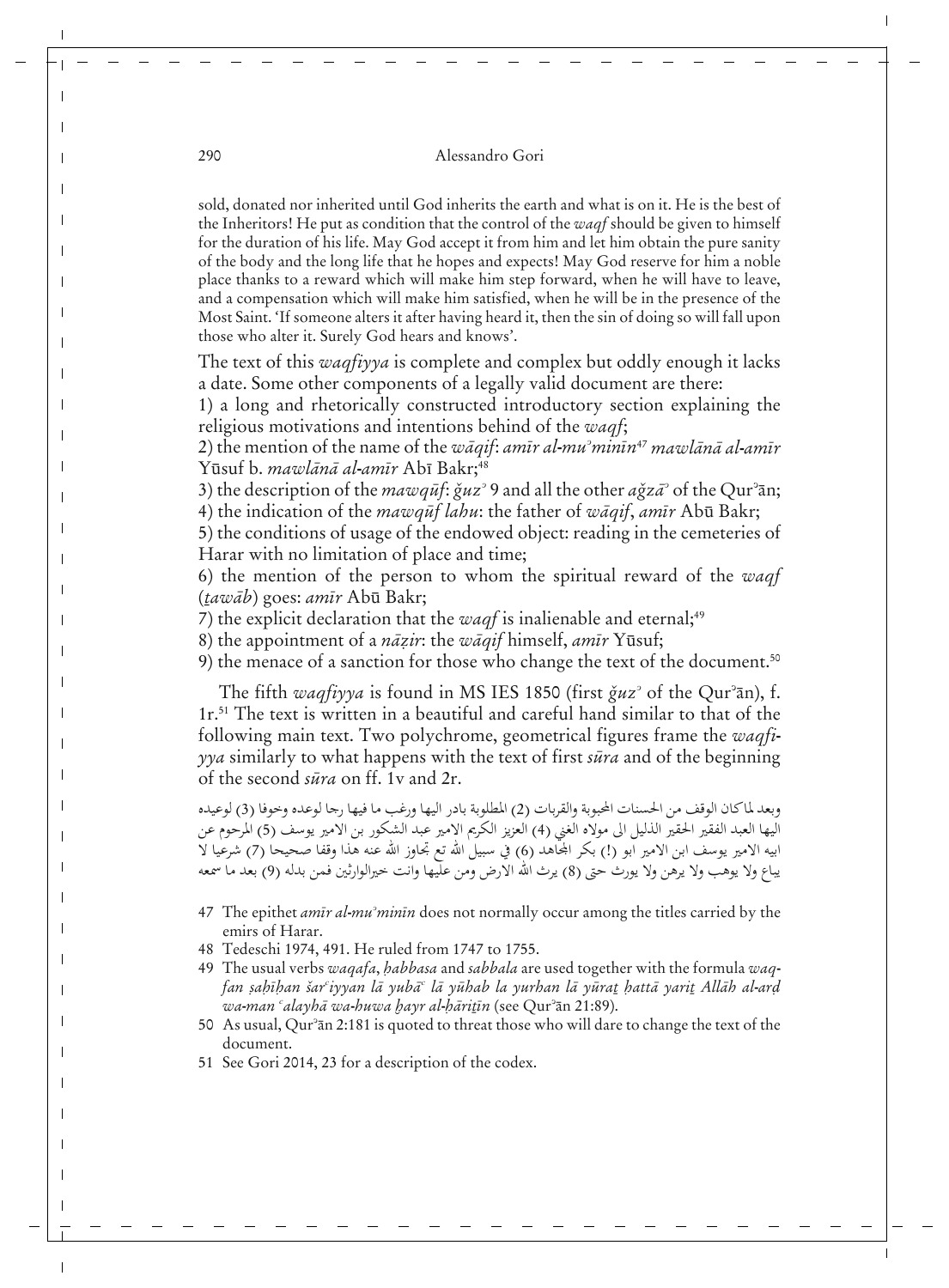فانما اثمه على الذين يبدلونه ان الله (10) سميع عليم قبل الله له وجعله خالصا لوجهه الكريم (11) الباقي الدائم امين (12) وذلكَ بمدينة هرر في شهر شعبان سنة ١٢٠٣ من الهجرة (13) النبوية على صاحبها افضل الصّالاة والسلام

*Waqf* is one of the amiable good deeds and one of the desirable actions which bring closer to God. Therefore, the poor, humble servant, contemptible in front of his Rich, Powerful and Generous Lord, the *amīr* <sup>c</sup>Abd al-Šakūr son of the deceased *amīr* Yūsuf, in favour of his father the *amīr* Yūsuf son of the *amīr* Abū Bakr *al-muǧāhid* for God's sake (may God the Highest forgive him!), rapidly desired to obtain the reward which is given for those actions, hoping in the promise of his Lord and fearing His menace. This is thus a valid and legal *waqf* which cannot be sold, donated, pledged, nor inherited until God inherits the earth and what is on it. You are the best of the Inheritors! 'If someone alters it after having heard it, then the sin of doing so will fall upon those who alter it. Surely God hears and knows'. May God accept it and consider it as a pure action done just to obtain His eternal and everlasting favour! Amen!

This has been done in the city of Harar in the month of  $\check{s}a^{\epsilon}b\bar{a}n$  1203 of the prophetic *higra*—the best of prayers and blessings be upon the one who did it!

The *waqfiyya* has a relatively long text but lacks some of the basic legal constituents which are necessary to make the document valid: the description of the *mawqut* (possibly the  $\check{g}uz^{\circ}$  [18<sup>th</sup>] of the Qur<sup>3</sup>an on which the *waqfiyya* is copied) and the appointment of a *nāzir*.

The document is thus made up only of:

1) an introductory passage highlighting the religious background of the act;

2) the mention of the name of the *wāqif: amīr* °Abd al-Šakūr b. *amīr* Yūsuf  $(1783 - 1794);$ <sup>52</sup>

3) the indication of the *mawqut* lahu: the father of the *waqif*, the deceased *amīr* Yūsuf;<sup>53</sup>

4) the explicit declaration of the establishment of the *waqf* which is inalienable and eternal;<sup>54</sup>

5) the menace of a sanction for those who change the text of the document;<sup>55</sup>

6) place (Harar) and date: AH *ŀaʞbàn* 1203 (October–November 1789 CE).

The sixth *waqfiyya*, in MS IES 1845 (18<sup>th</sup>  $\check{g}uz^{\circ}$  of the Qur<sup>3</sup>an),<sup>56</sup> f. 1r, is written in a hand which appears to be different from the rest of the manuscript. The 15-line text runs as follows:

- 52 *Amīr* °Abd al-Sakūr is probably one of the most renowned emirs of Harar; on him see *EAe*, I (2003), 36 (Ahmed Zekaria).
- 53 *Amīr* Yūsuf b. Abī Bakr ruled between 1747 and 1755 (Tedeschi 1974, 491).
- 54 The common formula is used: *waqfan ṣaḥīḥan šar<sup>c</sup>iyyan la yubā<sup>c</sup> la yūhab la yurhan*  $la$ *yūra<u>t</u> hatta yarit allah al-ard wa-man ʿalayha wa-huwa hayr al-wāritīn (see Qurʾān* 21:89).
- 55 The threat is expressed, as usual, quoting Qur<sup>3</sup>an 2:181.
- 56 For a description of the manuscript see Gori 2014, 22.

 $\overline{1}$ 

 $\mathbf{I}$  $\mathbf{I}$ ı Ť Ť

ı ı Ī  $\mathbf{I}$  $\mathbf{I}$  $\mathbf{I}$ ı  $\mathbf{I}$ Ī

 $\mathbf{I}$  $\mathbf l$  $\mathbf{I}$ 

Ī ı  $\mathbf{I}$  $\mathbf{I}$ 

Ī Ī  $\mathbf{I}$ 

Ī  $\mathbf{I}$  $\mathsf{l}$  $\mathbf{I}$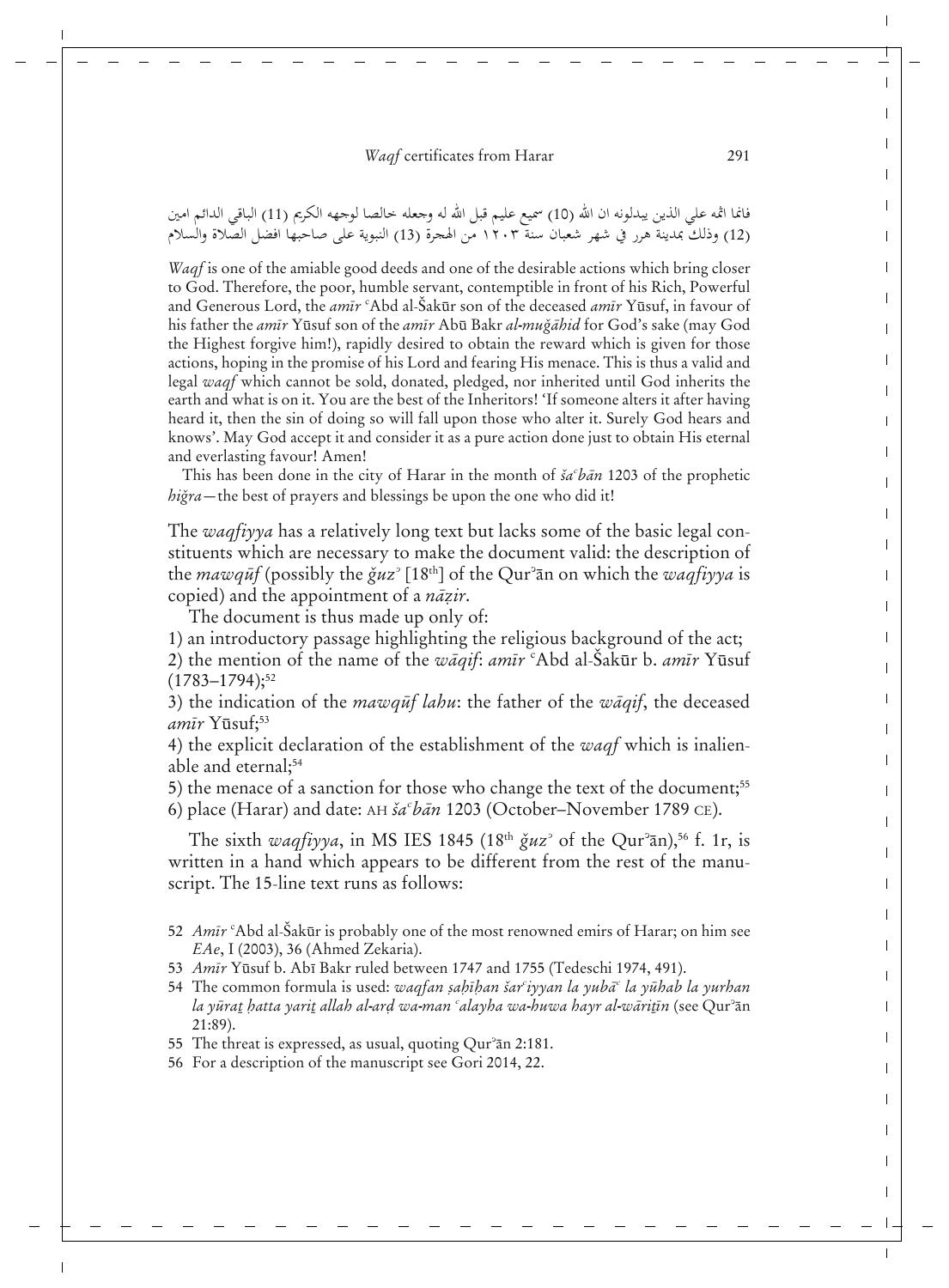الحمد لله وسلام على عباده الذين اصطفى (2) وبعد ان الوقف من الحسنات المحبوية (3) والقربات المطلوبة بادرت اليها ورغبت ّ(4) لما فيها رجا لوعّد ربَّعا وخوفا لوعيده (5) الامة الفقيرة الحقيرة الذليلة لمولاها (6) الغني العزيز الكريم جست كلثومه (7) بنت كوشم جراد المرحوم لزوجها الامير (8) عبد المنان بن الامير ابو (!) بكر المرحوم تجاوز (9) الله عنه وقفا صحيحاً شرعيا محررا (10) لا يباع ولا يوهب ولا يرهن ولا يورث (11) حتى يرث الله الارض ومن عليها وانت (!) (12) خير الوارثين فمنّ بدله بعد ما سمعه فانما (13) اثمه على الذين يبدلونه ان الله سميع عليم (14) قبل الله له وجعله خالصا لوجهه الباقي الدائم (15) امين

Praise be to God and peace upon His servants whom he selects. *Waqf* is one of the amiable good deeds and one of the desirable actions which bring closer to God. Therefore, the poor, humble servant, contemptible in front of her Rich, Powerful and Generous Lord, *gisti* Kaltūma daughter of the deceased *kūšim ǧarād* rapidly desired to obtain the reward which is in those actions, hoping in the promise of her Lord and fearing His menace. Therefore for her husband the *amīr* <sup>e</sup>Abd al-Mannān son of the departed amīr Abū Bakr (may God forgive him) established this as a valid, legal and recorded *waqf* which cannot be sold, donated, pledged nor inherited until God inherits the earth and what is on it. You are the best of the Inheritors! 'If someone alters it after having heard it, then the sin of doing so will fall upon those who alter it. Surely God hears and knows' (Qur'an 2:181). May God accept it and consider it as a pure action done just to obtain His eternal and everlasting favour! Amen!

The relatively short text has an introductory part made up by a *hamdala*, a *salàm* and a brief but clear explanatory phrase which makes reference to the religious basis of the *waqf* act.57 The legal constituents of the *waqfiyya* are all present, except for the *mawqut* (possibly the  $\check{g}uz^{\circ}$  [18<sup>th</sup>] of the Qur<sup>3</sup>an on which the *waqfiyya* is copied) and the *nāzir*:

1) the name of the *wāqifa*: g*isti* Kal<u>t</u>ūma b. *kūšim garād*;<sup>58</sup>

2) the indication of the *mawqut lahu*: her husband *amir* <sup>c</sup>Abd al-Mannan b. amīr Abī Bakr;<sup>59</sup>

3) the clear declaration that the  $w a q f$  is inalienable and eternal;<sup>60</sup>

- 57 Al-waqf min al-*hasanāt al-mahbūba wa-min al-qurubāt al-matlūba bādarat ilayhā wa*raģibat li-mā fīhā raģā<sup>3</sup>an li-wa<sup>c</sup>d rabbihā wa-hawfan li-wa<sup>c</sup>īdih.
- 58 *Kūšim garād* is the title carried by the governor of the so far not identified region of Košim (Cerulli 1942, 6–7).
- 59 This name does not appear in the emir lists of Harar. According to Tedeschi 1974, the *aftāl garād* (governor of Zayla<sup>c</sup>) <sup>c</sup>Abd al-Mannān b. *amīr* Muḥammad was the father of *amīr* Abū Bakr II (ruled from 1834 to 1852). The text of the *waqfiyya* actually reverses the parental relationship between the two.
- 60 The usual technical verbs are lacking but the standard formula *waqfan sahihan <sup><i>šar<sup>c</sup>iyyan, muharraran* is used in which the last adjective apparently hints to the exis-</sup> tence of a register where the deed was copied and kept*.* The common cluster of prohibitions lā yubā<sup>c</sup> lā yūhab la yurhan lā yūrat hattā yarit Allāh al-ard wa-man <sup>c</sup>alayhā *wa-huwa hayr al-hāritīn* (cfr. Qur<sup>3</sup>ān 19:40 and 21:89) declares the eternal duration of the *waqf*.

 $\overline{\phantom{a}}$ 

 $\overline{\phantom{a}}$ 

 $\overline{\phantom{a}}$ 

 $\overline{\phantom{a}}$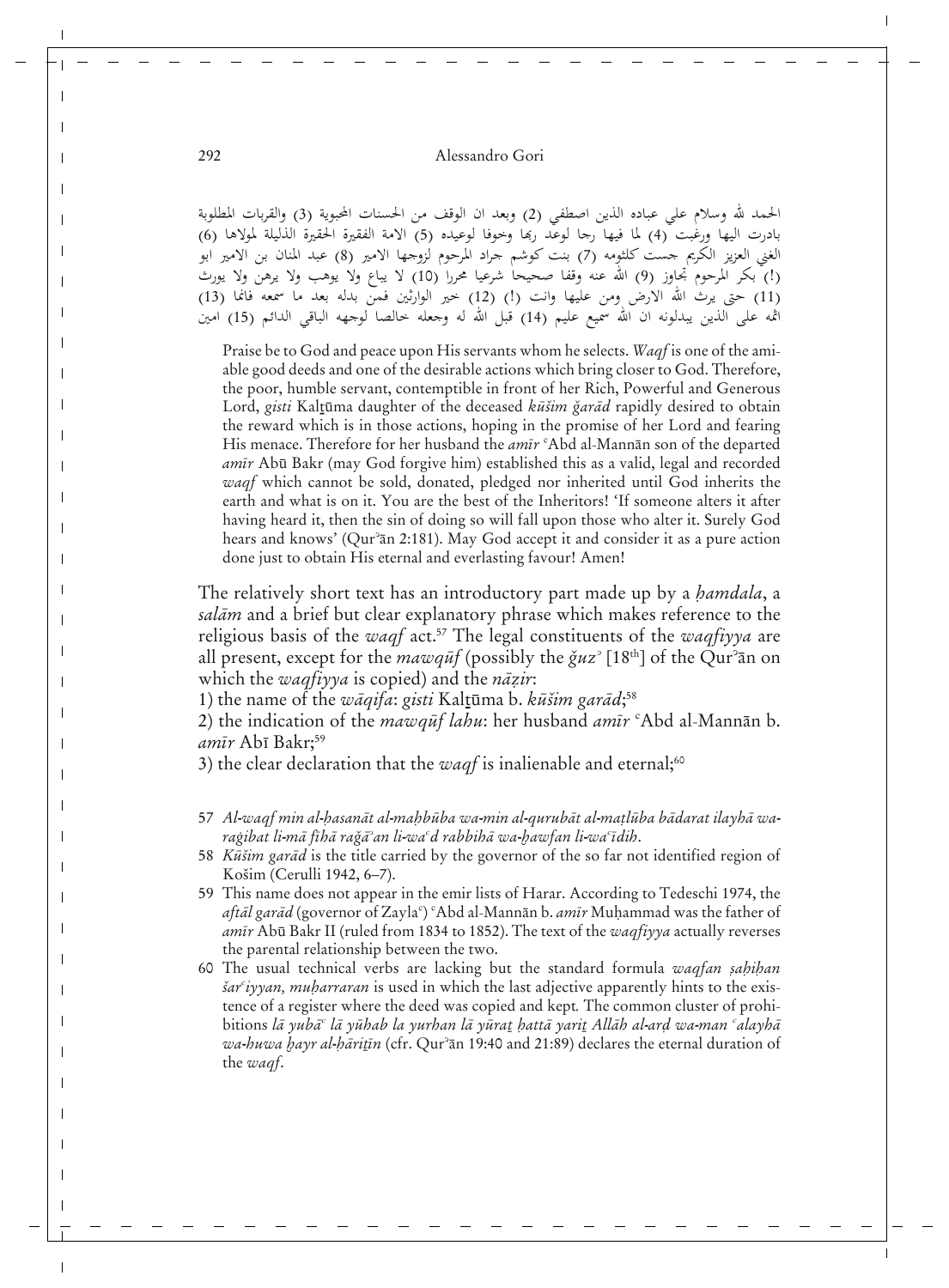4) menace of a sanction for those who change the text of the document;<sup>61</sup> 5) a final prayer and invocation of God's reward in the Hereafter.62

# **Some tentative final observations**

The *waqfiyya*s of books from Harar confirm the general tendency of this kind of text to show wide differences in length and structure. Moreover, all the *waqfiyya*s studied here lack some of the fundamental textual elements needed to be legally valid. They should be thus considered as simple notes written down as a reminder to invite the readers to use the manuscripts according to the rules of *waqf*. The question arises as for where the full-fledged original documents were kept as no register of *waqfiyya*s has been so far discovered in Harar.

In a comparative perspective, the *waqfiyya*s of Harar show some resemblance with the *waqfiyya*s of Lamu.<sup>63</sup> However, the similarities remain too general and vague to be taken as a hint to any possible connection between the two geographical and cultural areas.

Only further research will enable us to draw a clearer picture of the different forms of *waqfiyya* in Ethiopia and in East Africa.

### **References**

- Abdul Azim Islahi 2003. *Waqf*: *A Bibliography* (Jeddah: Scientific Publishing Centre, 2003).
- Ali Rafi'i and Mohammad Bâgher Sajâdi Khorâsgâni 2010. 'Le waqf de livres en islam et le waqf de livres à l'époque des Safavides', *La revue de Tehran*, 56 (juillet 2010; on-line <http://www.teheran.ir/spip.php?article1222#gsc. tab=0>, last accessed June 2015).
- Ayman Fu<sup>3</sup>ād Sayyid 1997. *Al-Kitāb al-ªarabī al-maḥṭūṭ wa-°ilm al-maḥṭūṭāt*, II (al-Qāhira: al-Dār al-miṣriyya al-lubnāniyya, 1997).

Cerulli, E. 1942. 'Gli emiri di Harar dal secolo XVI alla conquista egiziana (1875)', *Rassegna di Studi Etiopici*, 2 (1942), 3–20 (reprint in E. Cerulli, *L߈Islam di ieri e di oggi*, Pubblicazioni dell'Istituto per l'Oriente, 64 (Roma: Istituto per l'Oriente, 1971), 365–382).

- 61 Also in this document we find the quotation of  $Qur^2$  an 2:181 as a threat to those who dare alter the text of the document.
- 62 *Qabila Allāh lahu wa-ğa<sup>c</sup>alahu hālisa li-wağhih al-bāqī al-dā<sup>3</sup>im: the invocation under*lines once more the sole religious aim behind the *waqf*.
- 63 Similarities can be detected in the structure and language of the texts and in the usage of the same quotations of the Qur $\alpha$ <sup>3</sup>an (see Hunwick and O'Fahey 1981, passim).

 $\overline{1}$ 

 $\mathbf{I}$  $\mathbf{I}$ ı  $\mathbf{I}$  $\mathbf{I}$ 

> $\mathbf{I}$ I  $\mathbf{I}$  $\mathbf{I}$  $\mathbf{I}$ Ť ı  $\mathbf{I}$ Ī

> $\mathbf{I}$  $\mathbf{I}$  $\mathbf{I}$

> Ī Ť  $\mathbf{I}$  $\mathbf{I}$

> ı Ī Ť  $\mathbf{I}$

> > I

 $\mathbf{I}$  $\mathbf{I}$  $\mathsf{I}$  $\mathbf{I}$